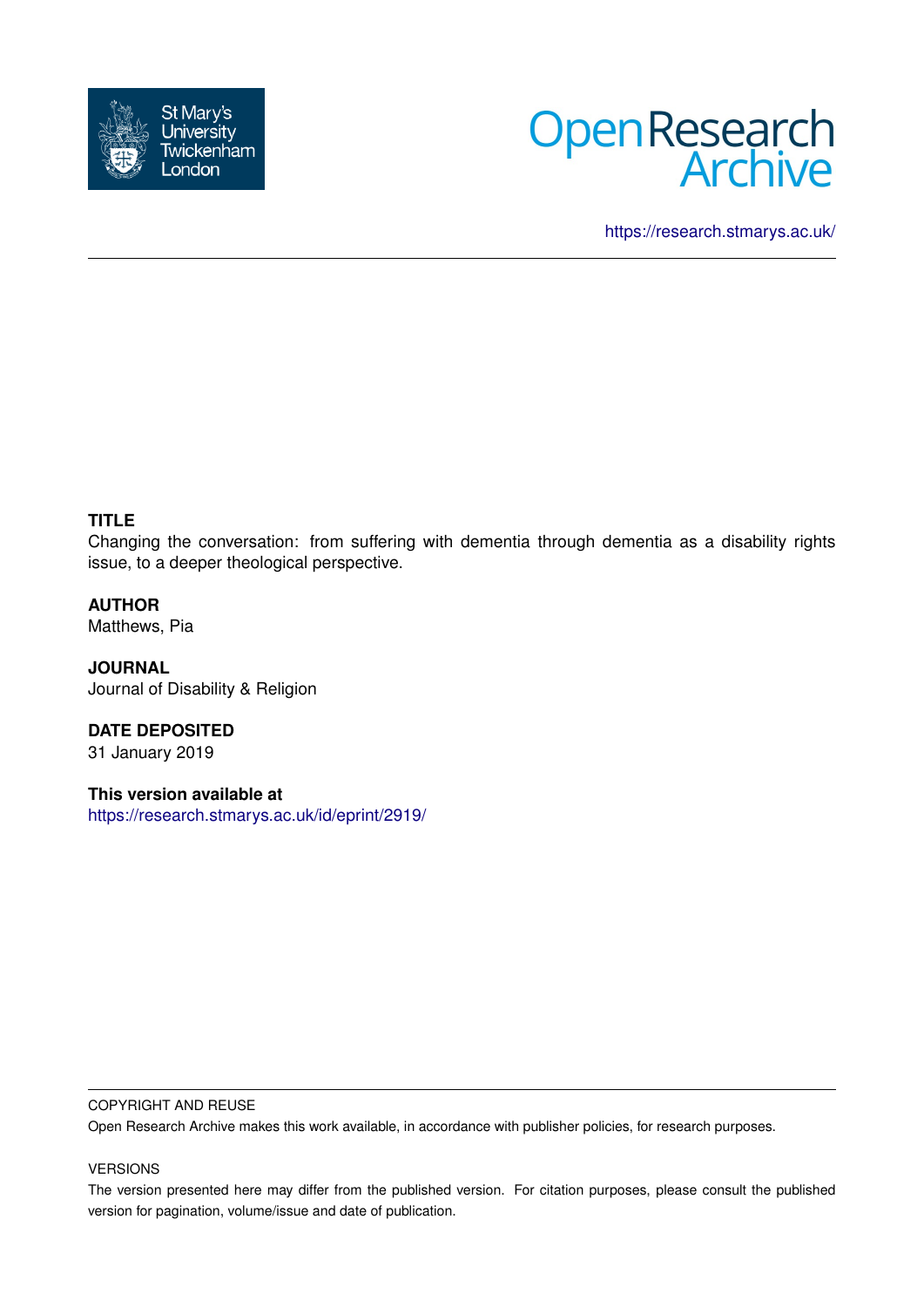# **Changing the conversation: from suffering with dementia through dementia as a disability rights issue, to a deeper theological perspective.**

## **Introduction**

 As an invited key note speaker at a conference on dementia I was intrigued to receive an email attachment alongside the details of the conference. The attachment outlined specific dos and don'ts of addressing an audience of people who might have dementia or who might be caring for people with dementia. In particular speakers were given specific direction on the acceptability or not of language used in relation to dementia. Of note speakers were asked to talk of people 'living with' rather than 'suffering from' dementia. However, this attachment was far from being a nod to a 'snowflake generation', a generation that might take easy offence. Indeed it parallels the kinds of delicate conversation over language that have been going on for some time in disability studies. Instead, as with conversations around disability, this attachment was part of a sustained project to change perceptions about dementia. While there can be no objection to conversations that call out unjust discriminatory attitudes, the move to oust suffering from the conversation and replace it with a focus on living well is an interesting one, especially where living well appears to be equated with being empowered to make choices, exercise rights and self-representation. These abilities associated with living well with dementia are precisely what are lost as dementia takes its course. In this paper I explore how the impetus to change the conversation on dementia has been influenced by disability studies. I then question the wisdom of a focus on rights and choice and the avoidance of suffering through theology and especially the writing of Pope John Paul II, who takes both human rights and the significance of suffering seriously.

#### **Trajectory of the conversation**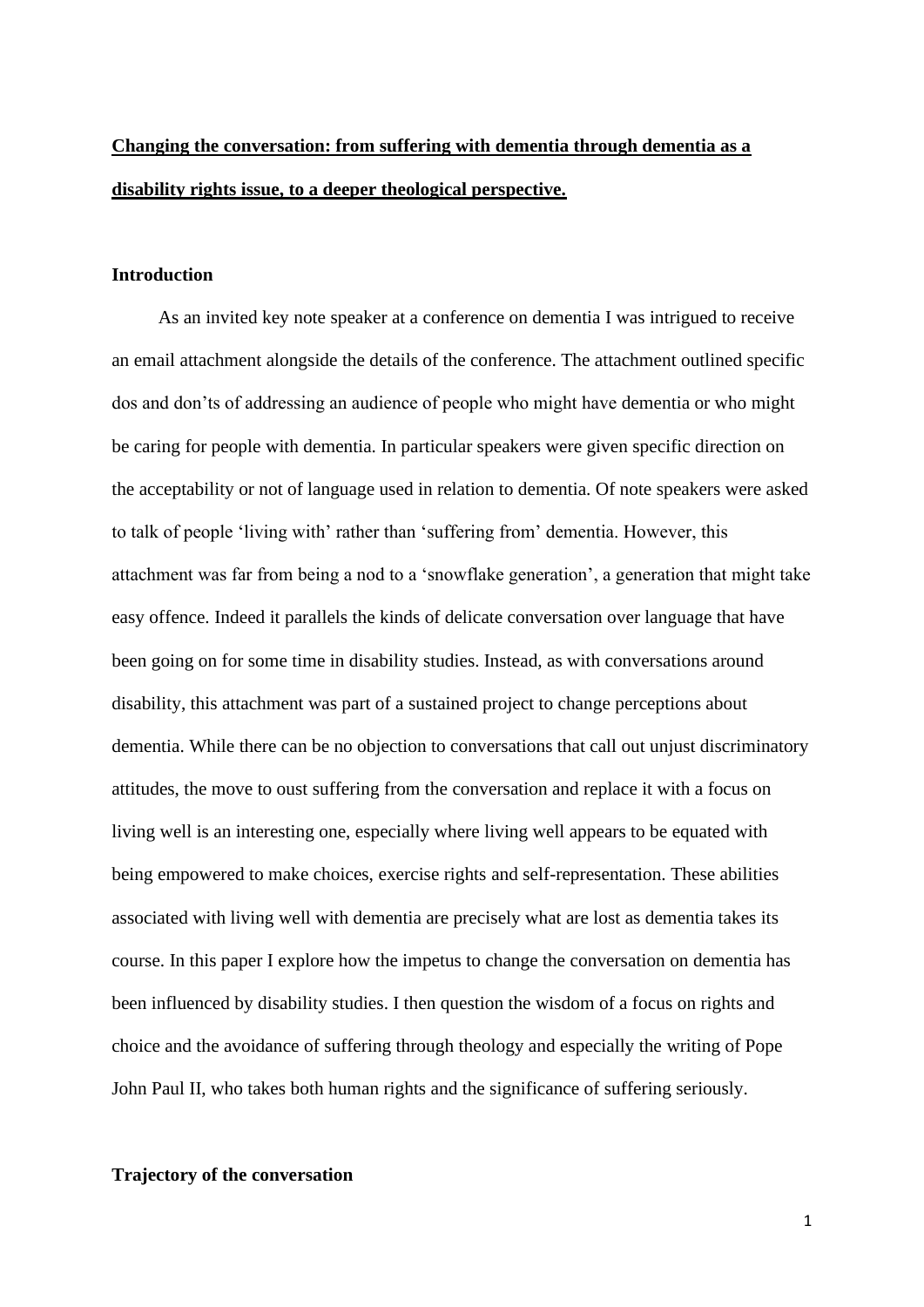The project to challenge discriminatory attitudes to dementia can be traced from the work of the Alzheimer's Society to policy discussion papers and subsequent projects that listened to the lived experience of people living with dementia. The Alzheimer's Society, set up in the UK in 1979, has a clear and simple vision: 'a world without dementia'. In the meantime the Society has a mission to 'transform the landscape of dementia forever'. According to the Society's mission statement, 'until the day we find a cure we will strive to create a society where those affected by dementia are supported and accepted, able to live in their community without fear or prejudice' (Alzheimer's Society, *Vision, mission, values*). Without pulling any punches the Society recognises that 'dementia can devastate lives' however one of its main strategies is to 'change the conversation on dementia' (Alzheimer's Society, *Strategy*).

 The urge to change the conversation has come about through the growing realisation that dementia is 'one of the greatest challenges facing our ageing society' and it is a challenge that demands 'concerted action' (*National Dementia Declaration,* 2010, p.2)*.* Notably, dementia organisations now stress that dementia is not only associated with ageing. In 2009 the UK government had published a five year National Dementia Strategy in the light of the rising costs of dementia care. Although organisations involved in dementia welcomed the strategy they were concerned about what would happen when the strategy came to an end in 2014. Moreover they also pointed out that the government 'can only do so much': what was required was 'radical and sustainable change' in the way in which society responds to dementia (*National Dementia Declaration,* 2010, pp.2, 3). To kick-start this change in 2010 some 44 dementia organisations, people with dementia and their carers got together to create the *National Dementia Declaration.* The Declaration describes 7 'desired outcomes' or Statements that people with dementia and their carers would like to see in their lives. The Statements each begin with a bold 'I' and reflect the desire to have control or influence over decision-making, to exercise choice including choice of support, to have access to relevant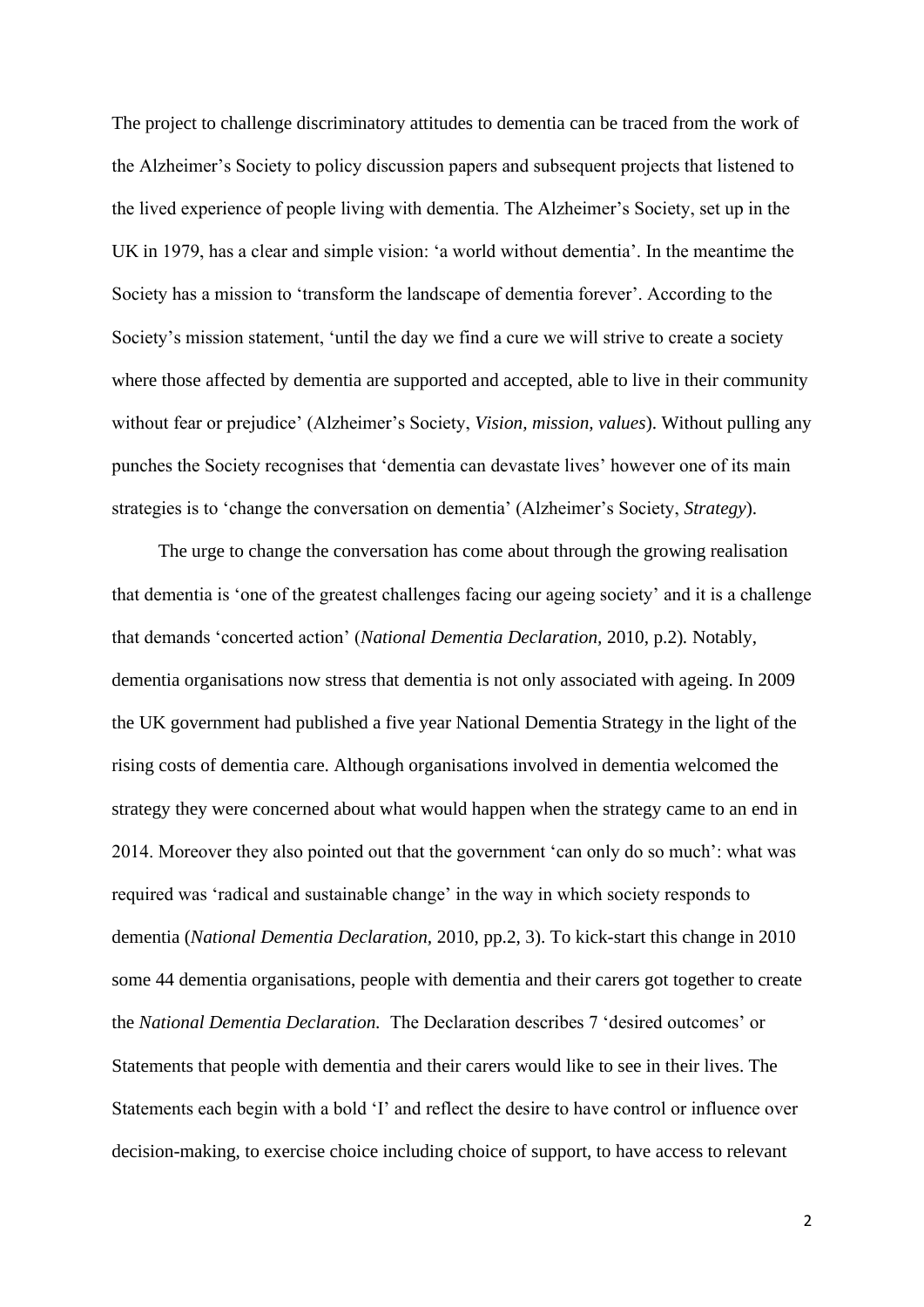information, to live in an enabling and supportive environment, to have a sense of value and belonging, and to be aware of research to improve the lives of people with dementia. Alongside the publication of the Declaration the Dementia Action Alliance was launched to field a 'major plan of action to change the experience of living with dementia in England for good' (*National Dementia Declaration,* 2010, p.2).

 Following this sustained project to change the conversation a policy discussion paper was published in August 2015 by the Mental Health Foundation entitled *Dementia, rights, and the social model of disability: a new direction for policy and practice?* This paper explicitly linked dementia with disability. Publication of the policy paper was supported by the Joseph Rowntree Foundation whose aim is to build a more inclusive society. Acknowledging that its starting point is novel (Mental Health Foundation, p.6), though how novel it is remains contentious, the policy paper directly uses the success of disability rights movements to challenge what it sees as the prevailing medical model of disability as applied to dementia. In the medical model the person's disability or condition is considered to be the problem, thus the 'problem' tends to be in the individual. This is contrasted to the social model of disability which locates problems in discriminatory social structures. It is noteworthy that the policy paper only makes reference to these two models.

 From the outset the policy paper unreservedly endorses the social model of disability as the way forward for interpreting dementia care and it cites the development of dementiafriendly communities as a successful example of the model in practice (Mental Health Foundation, p.1). Undoubtedly the ground-breaking work of Tom Kitwood provides a foundation for the shift towards the social model and in Appendix C the policy paper draws attention to Kitwood's term 'malignant social psychology' that describes pervasive negative attitudes and abusive behaviours and practices towards people with dementia. Kitwood himself observes that this malignant social psychology not only undermines personhood but it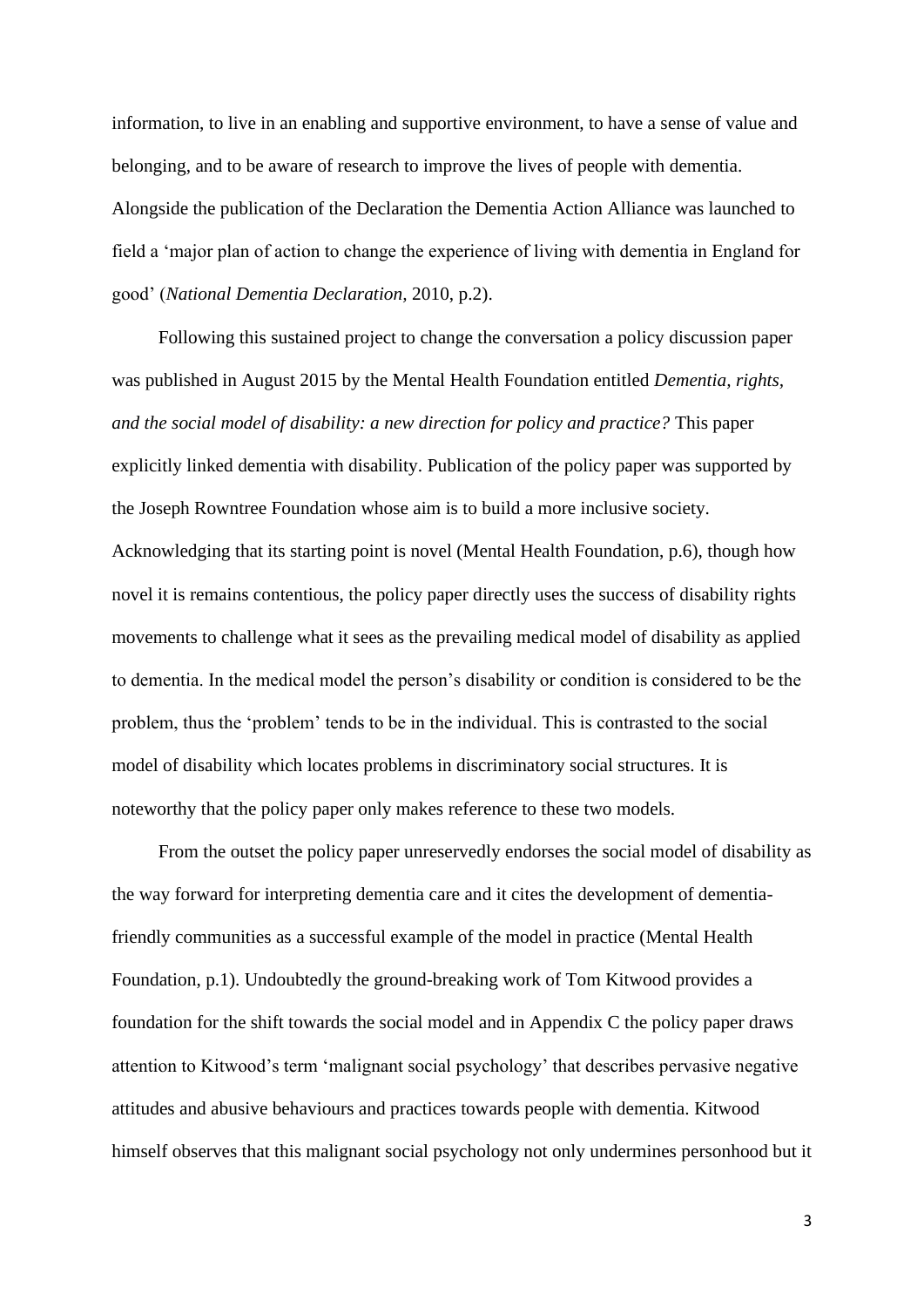also directly affects the well-being of the person with dementia and the possibilities of living well with the condition (Kitwood, 1997). In its urge to create a new dialogue and to view dementia as primarily a human rights issue (Mental Health Foundation, p.4) framed within social experience the policy paper stresses the right for people living with dementia to be protected from discrimination and the right to be supported in their own decision-making. This is clear in its section on relevant legislation where the policy report names not only the Equality Act 2010, Mental Capacity legislation and the Care Act 2014 but also the UN Convention on the Rights of Persons with Disabilities (CRPD), the Human Rights Act 1998 and the European Convention on Human Rights (Mental Health Foundation, pp.7-11).

 One of the main objectives of the social model of disability is to bring about a rethink of the language used to describe disability and, for the policy paper, dementia. As the policy paper explains and drawing attention to the way in which the person with dementia is called 'the sufferer', 'language is critical as it is one of the ways in which barriers are created in communities and exclusion and oppression are maintained' (Mental Health Foundation, p.23). This concern over language has been very much honed through the experience of those working in disability where 'language guidelines' have become standard (see for instance, the UK government Department for Work and Pensions, 2014).

 To some people the link between dementia and disability may not seem immediately obvious. As the sociologist and disability rights advocate Professor Tom Shakespeare and his colleagues put it, dementia and disability seem like 'planets spinning on different axes'. Nevertheless Shakespeare et al also point out that these planets are aligning (Shakespeare et al, 2017) as perhaps demonstrated by the work of the Mental Health Foundation. However once it is seen that the change in conversation is in part propelled by the desire to change attitudes, in particular discriminatory attitudes, then the connection becomes clear. Following the guidance on the Equality Act 2010 as set out by the Office of Disability Issues disability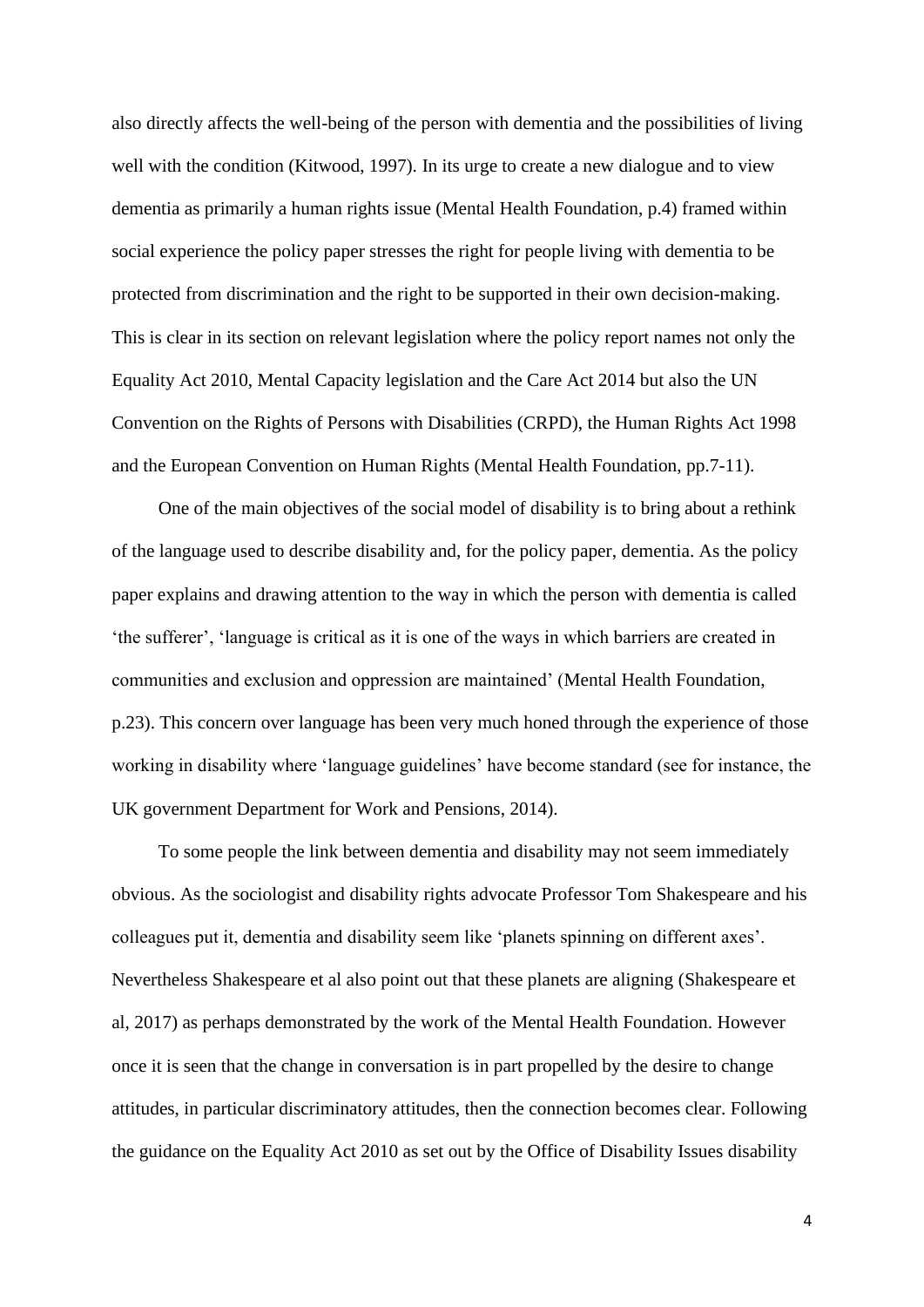is a protected characteristic and the Act prohibits discrimination not only against people who are disabled but also against others who are treated less favourably because of another person's disability (Office for Disability Issues, 2011 p. 6). A person is considered to have a disability if the person has a physical or mental impairment that has a substantial and a longterm negative effect on that person's ability to do normal daily activities, for example the person takes longer to complete tasks such as dressing (Office for Disability Issues, 2011 p. 5). Although the Act is concerned with the effects of disability rather than the disability itself, it is noteworthy that in the guidance forms of dementia are named among disabilities that are progressive, that get worse over time (Office for Disability Issues, 2011 p. 7, 8). By making a connection between dementia and disability not only is there added protection against discrimination under the Equality Act, but also advantage can be taken of the CRPD*.*  Again, the United Nations Economic Commission for Europe notes that dementia can be considered a disability and so be linked to the rights set out in the CRPD (UNECE 2015). Moreover the person with dementia and those caring for them may be able to qualify for a range of services, schemes and benefits. As the dementia activist Helga Rohra explains, dementia, and in her case Lewy Body dementia is a disability. However, she adds if a person can come to terms with the disability then they can live a fulfilling life (Rohra, 2016, p.9). In her book *Dementia Activist: Fighting for Our Rights* she reminds people with dementia that life is still ahead of them: 'don't let yourself be shunted off into the sidelines. Stand up for your rights, and remember "Nothing about us without us!"' (Rohra, 2016, p.137).

 In tandem with the work of the Mental Health Foundation and also supported by the Joseph Rowntree Foundation, reflections from people with dementia were collected and collated into two reports to form the backbone of a website, *Dementia without walls.* The project ran from June 2012 to the end of 2015 and one of its spin-offs is the Dementia Engagement and Empowerment Programme (DEEP), a national user movement of people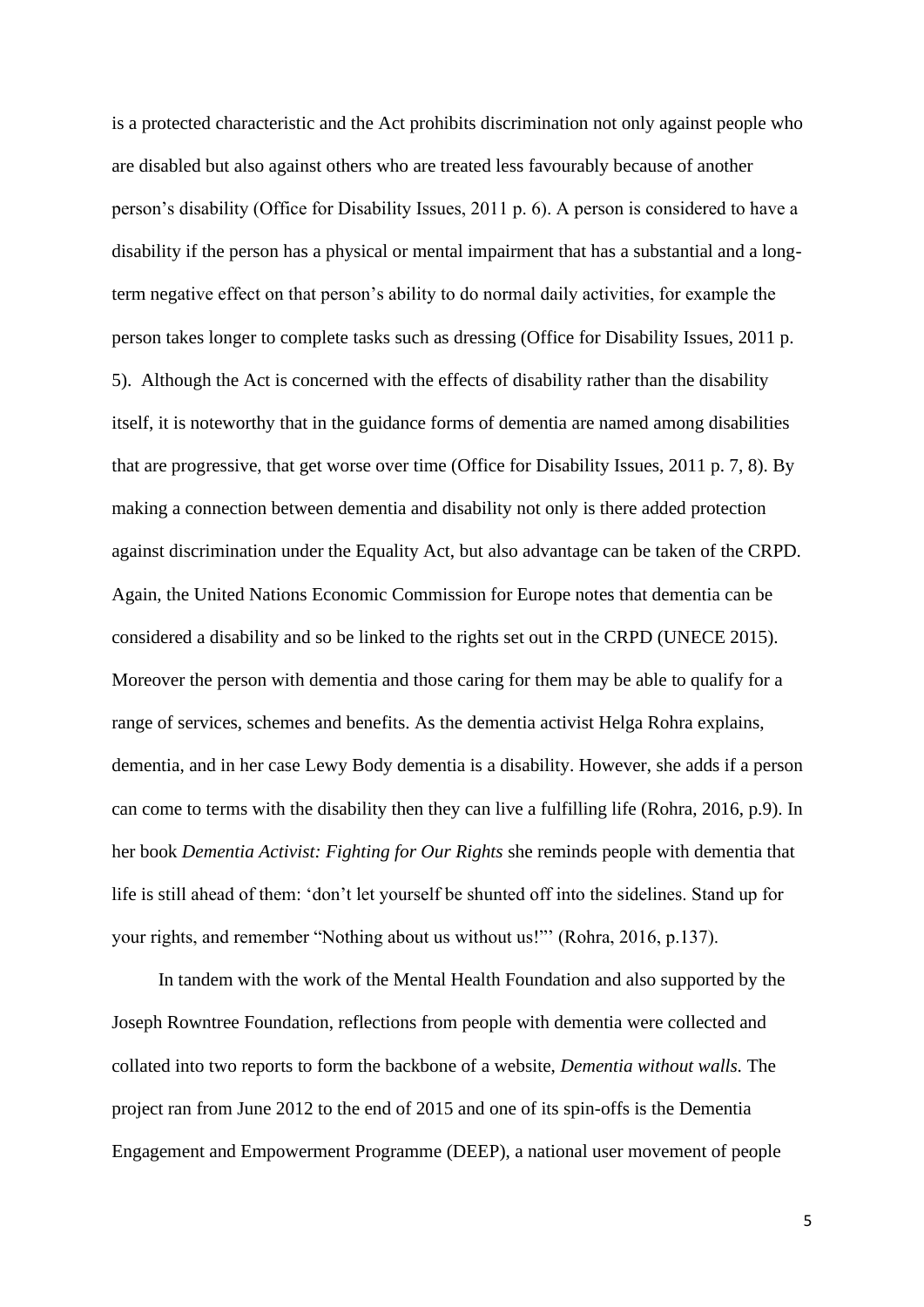with dementia. DEEP aims to raise awareness about dementia, influence policies and strategies, and 'challenge the existing narrative about what it is like to live with dementia' (DEEP, 2015a). As with the Mental Health Foundation policy paper, one area of concern for both the *Dementia without walls* project and for DEEP is the way in which language is used.

 This concern is powerfully expressed by Jo Bennett who has early onset dementia and was one of the contributors to the *Dementia without walls* project. As Bennett explains in a radio interview, 'there is no such word as suffering with dementia, we are living with it'. Crystally clear on this change in language, Bennett points out that 'suffering' has now been 'erased' in favour of 'living with' dementia. For Bennett the focus must now be on learning to think in the present and on developing ways of adapting to a life with dementia. As a language guide produced by DEEP notes, 'the language we use to talk about dementia influences how people with dementia are viewed and also how they feel about themselves': 'dementia sufferer', a phrase that makes people with dementia want to 'curl up and die' is one of the phrases to avoid (DEEP, 2015b). The reasoning behind this challenge to the language is not primarily to deny suffering, after all people do at times suffer. Rather people with dementia do not want suffering to define them. As another dementia voice Tommy Dunne explains, they do not want to be seen as 'shells of their former selves'. For many the word 'suffering' implies being a victim, someone who requires pity or someone who bears the burden of impairment, passivity or a person who does not live a full and personal life.

## **The current state of the conversation**

 Disability rights movements have long recognised the power of presenting the lived experience of people in order to change attitudes. Moving on from the *Dementia without walls* project, in 2017 the Alzheimer's Society in partnership with Ipsos MORI produced a report entitled *Turning Up The Volume: unheard voices of people with dementia.* The aim of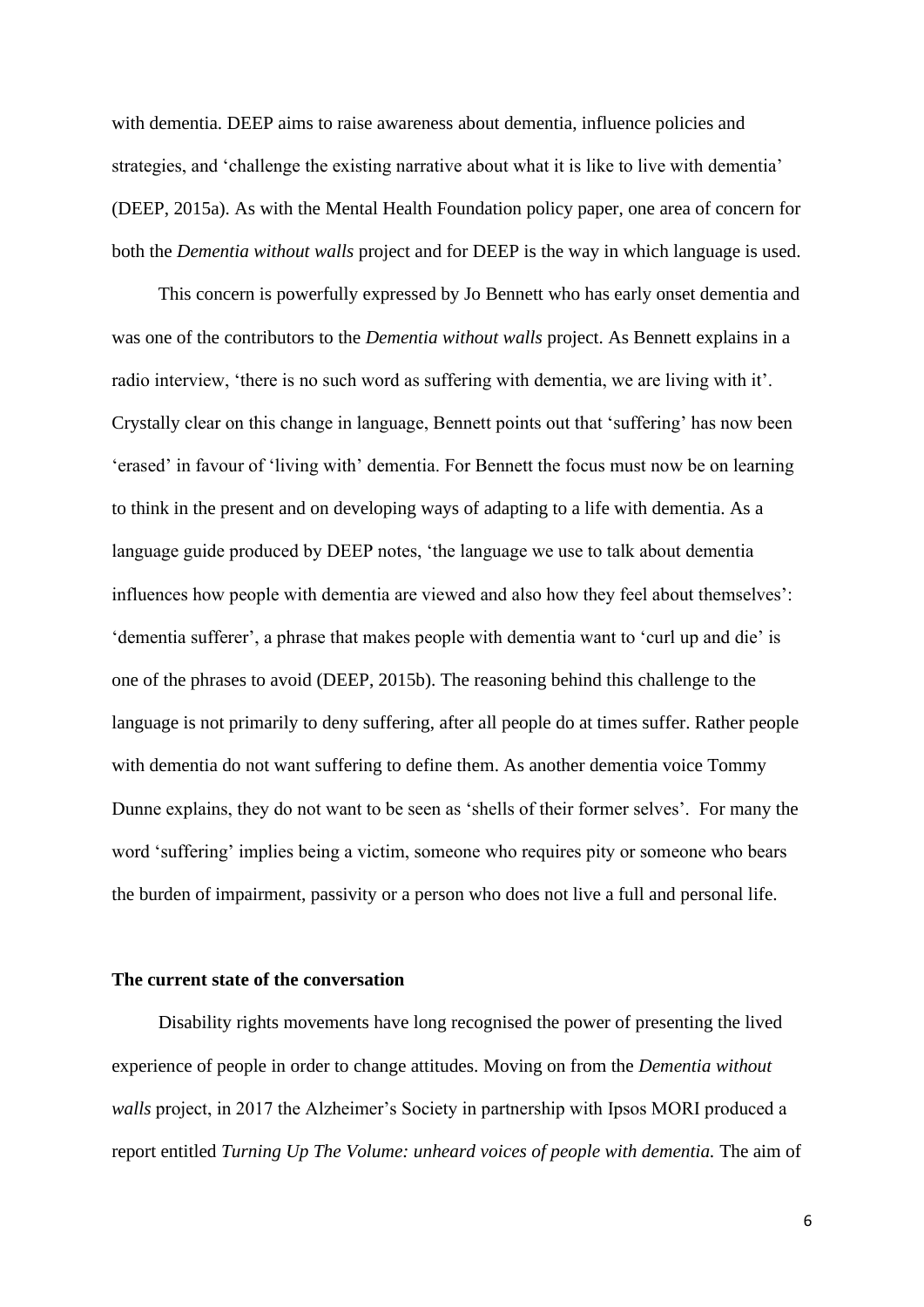*Turning Up The Volume* was to let the voice of people living with dementia and the voice of their carers come through. One interesting outcome from the findings of *Turning Up The Volume* is a reformulation of the *National Dementia Declaration.* The Declaration had set out a list of 7 Statements of what life should be like for people with dementia. As *Turning Up The Volume* explains, the Dementia Action Alliance, now consisting of some 150 organisations and groups, puts the person with dementia 'at the centre' of the refreshed statements. However, significantly, whereas the 2010 Statements focused on the 'I' of the person, the revised 2017 Statements speak of 'we' to encompass 'people with dementia, their carers, their families, and everyone else affected by dementia' (Alzheimer's Society, 2017, p.25). Certainly the language of *Turning Up The Volume* is more rights-based than the previous Declaration. Nevertheless, the emphasis is on recognising the person's right to contribute to society, to be included in communities, to be respected as 'partners in care' (Alzheimer's Society, 2017, p.27). *Turning Up The Volume* confidently asserts that with 'the right level of support from government, professional care providers and society' people with dementia can be enabled to live well (Alzheimer's Society, 2017, p.29). Moreover, *Turning Up The Volume* is adamant that 'people affected by dementia still have an incredible amount to offer to their community. If appropriately supported they can continue to play an active and valuable role even years after diagnosis' (Alzheimer's Society, 2017, p.35). It would seem that the shift towards relationships may indicate at least implicitly a move away from the social model to a relational model of disability. The more nuanced relational model may reflect better both the personal experiences of people with dementia and the complexity of a condition that is not simply made a problem by the environment or social attitudes (see Shakespeare et al, 2017). As Rohra says, 'not having our disability written all over our faces is a blessing and a curse in equal parts': on the one hand Rohra enjoys walking down the street without being instantly recognised as a person with dementia, on the other hand she has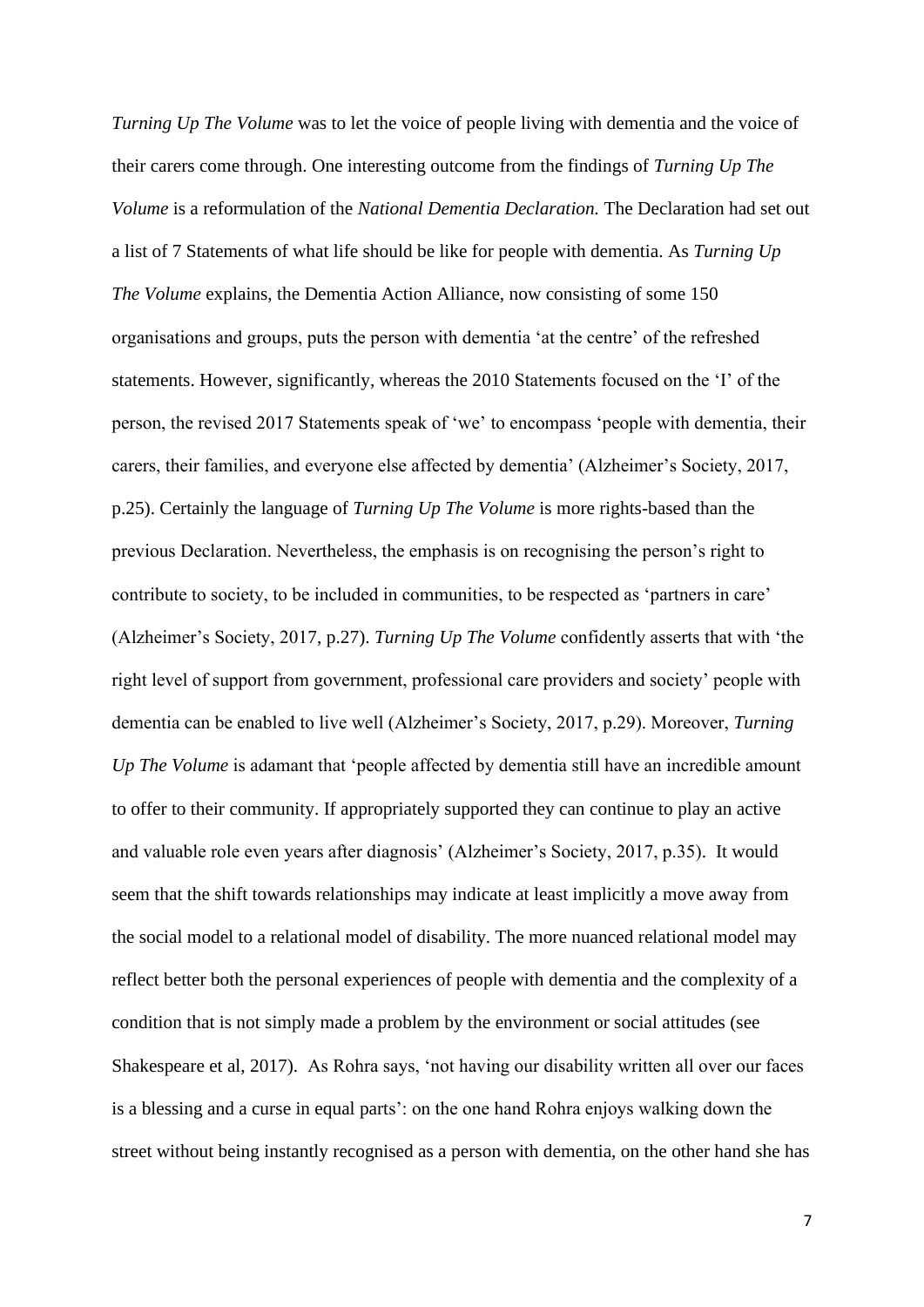to explain her need for extra support (Rohra, 2016, p.139). Rohra notes that dementia deprived her of the ability to write long pieces, especially about her own experiences and so she had a partner writer for her book *Dementia Activist: Fighting for Our Rights*.

 However the problems over language and getting it right remain. This is illustrated by those like Shakespeare, Zeiling and Mittler who question phrases commonly used by people with dementia, their carers and organisations themselves. Shakespeare et al point out that phrases such as 'dementia friendly' to describe communities have been seen as 'patronizing and inappropriate' since they seem to buy into the idea that people without dementia should be kind rather than viewing dementia as a human rights issue (Shakespeare et al, 2017, p.9).

 These deeply held views about the use of language have been respectfully called into question by Associate Professor Ruth Bartlett, Lore Windemuth-Wolfson, Keith Oliver, and Tom Dening in their guest editorial 'Suffering with dementia: the other side of "living well"' published in 2017 in the journal *International Psychogeriatrics*. Bartlett et al are keen to broaden the dementia debate and in their editorial they wish to 'redress the balance that is disturbed by a relentlessly positive view of living with the condition'.

 Bartlett et al critique the emphasis on living well with dementia because of what they see as its corollary, that there is the possibility of living badly with dementia. They suggest that suffering in itself is hard to define since suffering is intensely personal and they accept that 'dementia sufferer' is a demeaning label. Nevertheless they say that even though people do live well with dementia, the condition always involves suffering at some point whether it be at the onset of the condition when a person begins to realise all is not well, or when the person undergoes fearful experiences or lack of control over life, or social suffering in the way the person is treated. Although the authors acknowledge that the intention to move the conversation away from 'suffering from dementia' to 'living with dementia' is intended to promote personhood, they argue that this is fact risks a denial of suffering. Instead they claim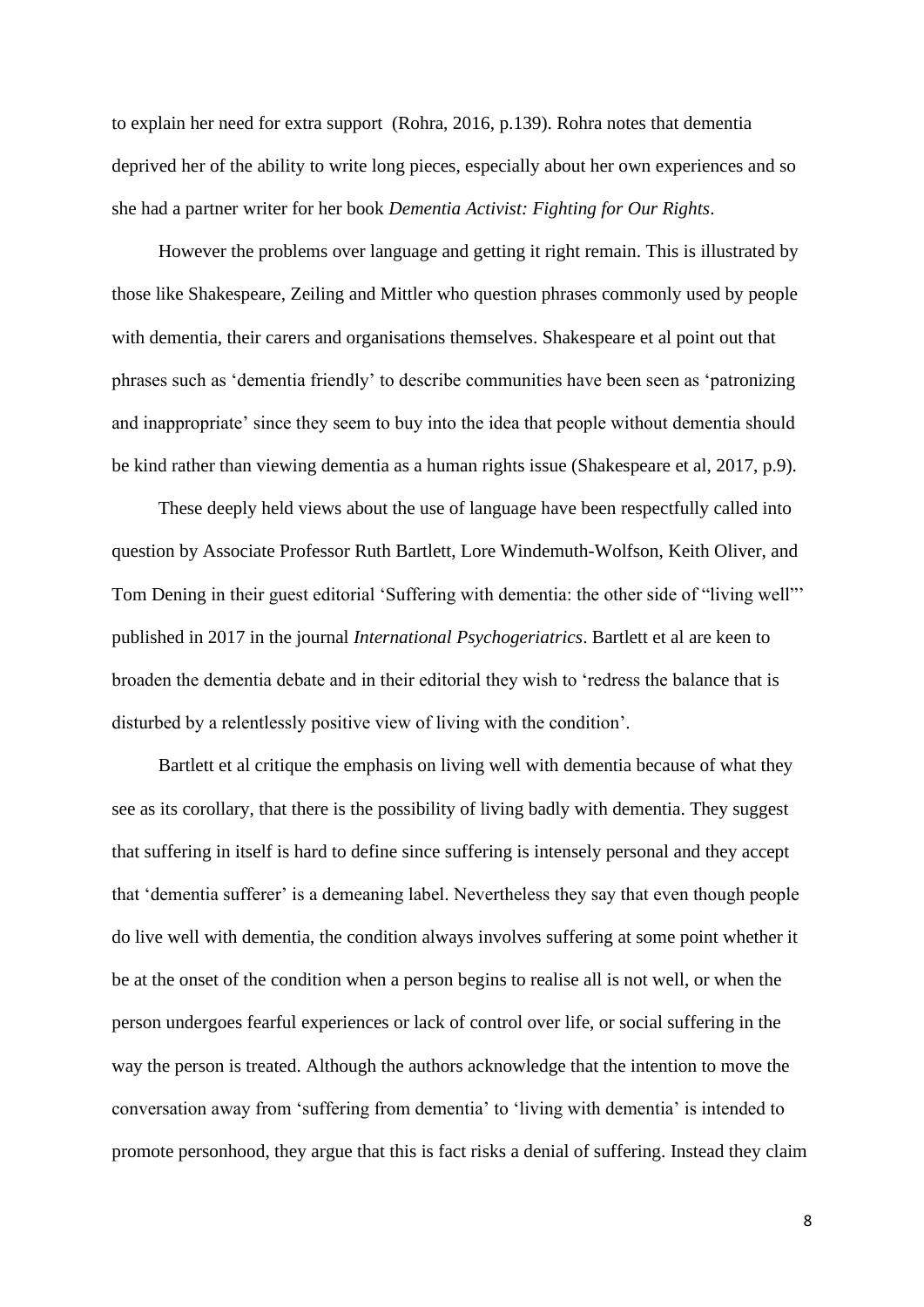that there is a need to recognise the suffering aspect to satisfy two important areas: first from a legal viewpoint so that people with dementia can be identified as disabled for the purposes of the Equality Act and so that reasonable adjustments can be made, and second from a humanitarian point of view. Under the humanitarian view the person and the family or carers are recognised as suffering in different ways and to varying degrees in the realms of the physical, emotional and existential. This recognition of stress and suffering calls for social action. Certainly the authors accept that the turn to living well is important, however it cannot be simply an aspiration or the concern of people with dementia themselves. In recognising that people with dementia do indeed suffer the authors believe that they are promoting 'a more realistic understanding of the dementia experience' (Bartlett et al, 2017, pp.177-179).

 Although Bartlett et al do not address the medical versus social model of disability debate, their critique is precisely that of those who point out that disability cannot be reduced to the outcome of social barriers alone and that impairment, and suffering, are realities (Matthews, 2013, pp.25-27). However it seems to me that this debate between those who demand to speak about either 'living with dementia' or 'suffering with dementia' is not about the experiences of dementia per se. After all, both sides accept that dementia is a devastating and debilitating condition, and the move towards a change of language is a call to a change in attitudes and to an acknowledgment of human rights. Rather it seems that the debate turns on understandings of suffering. For both sides it is suffering that carries all the negative connotations. On the one hand the difficult realities of dementia, its 'sufferings', need to be acknowledged; on the other hand these 'sufferings' are implicitly associated with what demeans the person, and in particular with what diminishes personhood. As the Department of Work and Pensions says, suffering suggests discomfort, constant pain, passivity and a sense of hopelessness (2014, 1.2). Recall, to be called a 'sufferer' makes people with dementia want to 'curl up and die' (DEEP, 2015).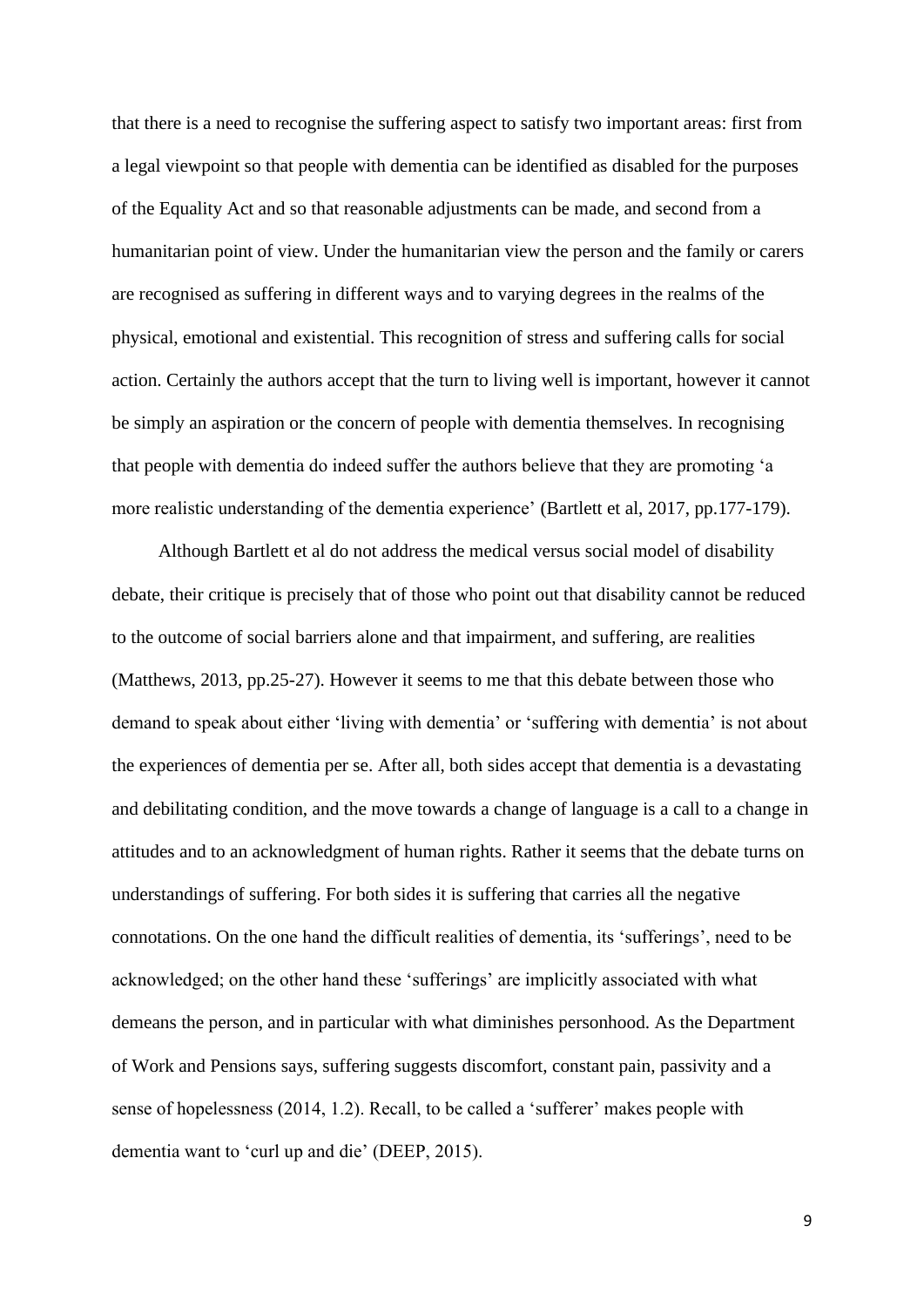In this discourse theology, and especially the theology of Pope John Paul II can perhaps help because this theology does take both rights and suffering seriously, and in doing so it maintains to the utmost the full human dignity of being a person. Moreover it can bear the tension between the reality of suffering and living life well. Certainly the voices of other theologians who talk about human dignity are relevant in this discourse. John Swinton in particular has developed a theological understanding of personhood that grounds personhood and the dignity of being human in the knowledge and memory of God (Swinton, 2012) and thus Swinton gives due priority to the action of God in the lives of human beings. Swinton emphasises that 'persons exist independently of their relations. They are to be valued, loved, and cared for as persons simply because they are human beings' (Swinton, 2012, p.159). In this way Swinton moves beyond a purely relational model of disability, though relation remains vital. According to Swinton 'affliction', the particular suffering that dementia brings, can be overcome by love and the 'hospitality' of others (Swinton, pp.264-268). Notably, for any discussion on autonomy and rights Swinton tends towards the idea that 'autonomy is a human idea that functions to separate human beings from one another and mark them out as "individuals." It is, however, an illusory idea' (Swinton, p.162). Swinton takes the view that 'we are not the authors of our own stories' because, he says, 'we have no option other than to participate in the story that God has written into creation' (Swinton, p.163). Theologically speaking this is of course true, at least in one sense. God is the Creator and Sustainer of our lives and we are his gifts. Nevertheless, we are asked to participate freely in our life's story and this is why autonomy has an important place in human life: we can make, break and shape our own lives.

 The connection between self-representation, rights, disability and the language of suffering is perhaps made explicit in disability theologies where the disabled suffer because of social injustice (Eiseland, 1994, p.62): they are disabled by discriminatory attitudes and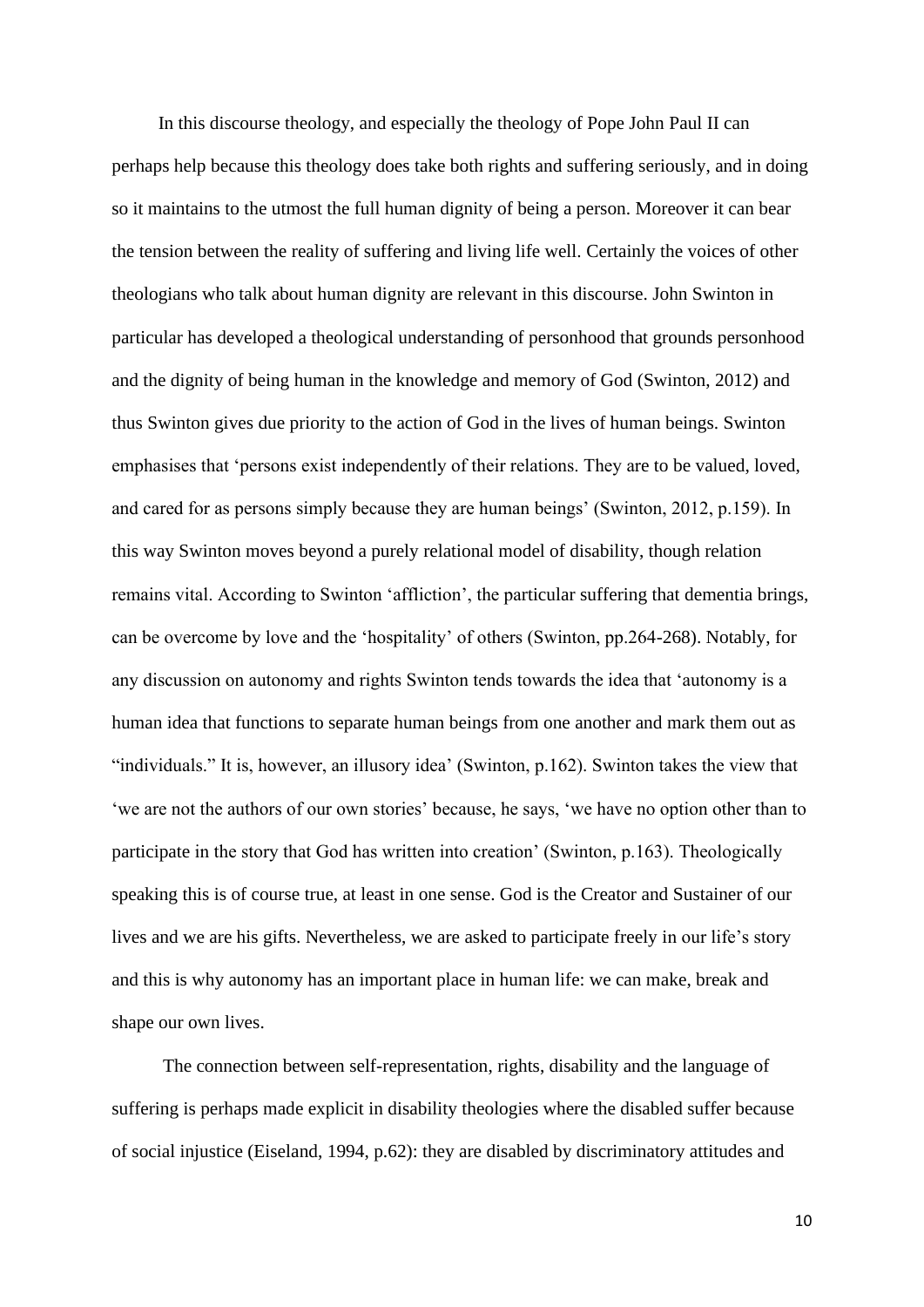inaccessible environments. These theologies often take their inspiration from liberation theologies. Nancy Eiseland's iconic re-imaging of God as physically disabled yet also as a new model of wholeness (Eiseland, 1994) is a good example of how lived experiences of disability can take up a social model of disability to challenge not only societal attitudes but also more traditional theology. However it is perhaps more difficult to re-image God as cognitively impaired, though Peter Kevern asks us to consider the possibility that Christ 'demented' on the Cross (Kevern, 2010). Indeed, Eiesland herself says that an exploration of the experiences of people with intellectual disabilities lies outside the scope of her work and her theological argument (Eiseland, 1994, pp.37-38). Moreover there is a tendency for some liberation based theologies to claim that theology promotes disability simply as virtuous suffering and this is one reason why Eiesland seeks to change the 'symbol of Christ, from that of suffering servant, model of virtuous suffering, or conquering lord, toward a formulation of Jesus Christ as disabled God' (Eiesland, 1994, p.94). There is also a tendency to view a person's disability as defining both identity and character, hence Eiseland's focus on God as disabled and her comment that she does not want to be 'fixed' in heaven (1994, pp.73-74). These liberation approaches seem to be unhelpful both for a recognition of the reality of suffering and for those with dementia who do not want to be defined by their condition.

 Of course it is important to avoid the twin dangers of seeing suffering as somehow virtuous or that in speaking about living well with dementia society simply celebrates those who seem to overcome tragedy in much the same way as Sharon Betcher says people with disabilities have been used in a culture that relies on a 'norm' of how people should be (2010, p.109). Nevertheless a reflection on Pope John Paul II's theology of suffering can go beyond making public opinion simply sensitive to people who are suffering and even beyond a call to action. This is because Pope John Paul focuses on Christ, on the person who suffers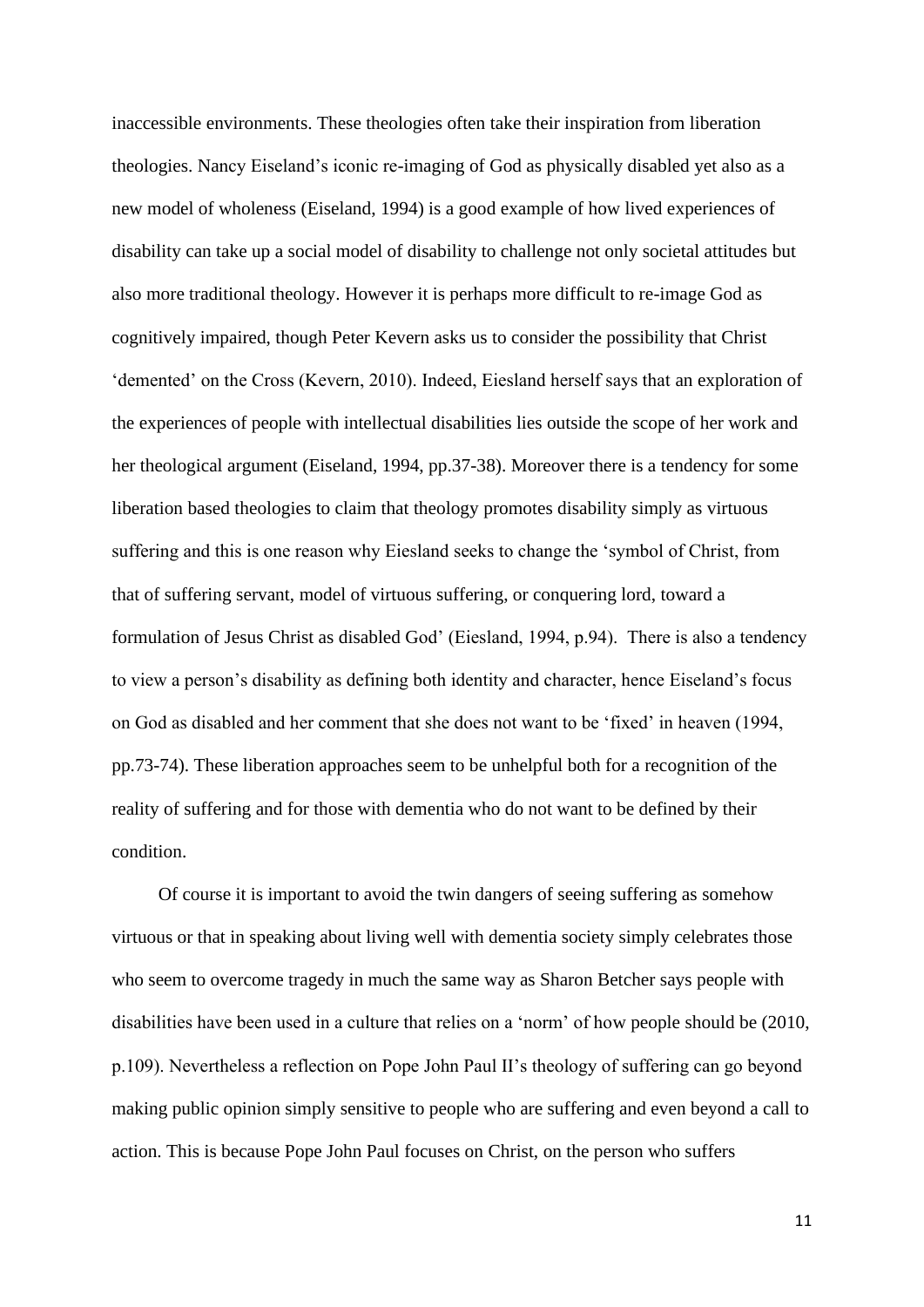themselves and how the person remains a principal actor in his or her life, and on the way in which a life of suffering has not only meaning but also a deep significance. Moreover, and in contrast to thinkers like Eiseland for whom Jesus is a model for the disabled, Pope John Paul II sees both similarity in the suffering of Jesus and every human being, yet also radical dissimilarity that can only be understood in part. This is because the suffering of Jesus is unique: it is the suffering of the God-man (Matthews, 2013, pp.142-143).

#### **On human rights, dementia and disability**

 In *Dignitatis humanae,* the Second Vatican Council Declaration on Religious Liberty the Catholic Church expressed a positive stance towards the promotion of human dignity and the 'rightful freedom' of people (*Dignitatis humanae* n.1). To underscore this, Pope John Paul II acknowledged that the growing number of human rights declarations demonstrate 'a growing moral sensitivity, more alert to acknowledging the value and dignity of every individual as a human being' (Pope John Paul II, 1995, n.18). These rights and corresponding duties are not the result of the will of states or legislatures but are universal, inviolable, inalienable, and an expression of 'personal dignity' that flows directly from being a human being (Pope John XXIII, 1963, n.9, 44). Of course Pope John Paul II recognises that human rights have often been violated or distorted. Nevertheless he calls on the Church and 'all people of good will' to ensure that 'the acceptance of their "letter" mean everywhere also the actualization of their "spirit'" (1979, n.17).

 Undoubtedly, in stressing dementia as a 'human rights issue' advocates are drawing attention to some of the violations and distortions that concern Pope John Paul II. However there is a difficulty in seeing dementia and disability as principally human rights issues. One major distortion that impacts explicitly on dementia and on disability is especially prevalent in today's field of healthcare, and this is the tendency to conflate rights and human dignity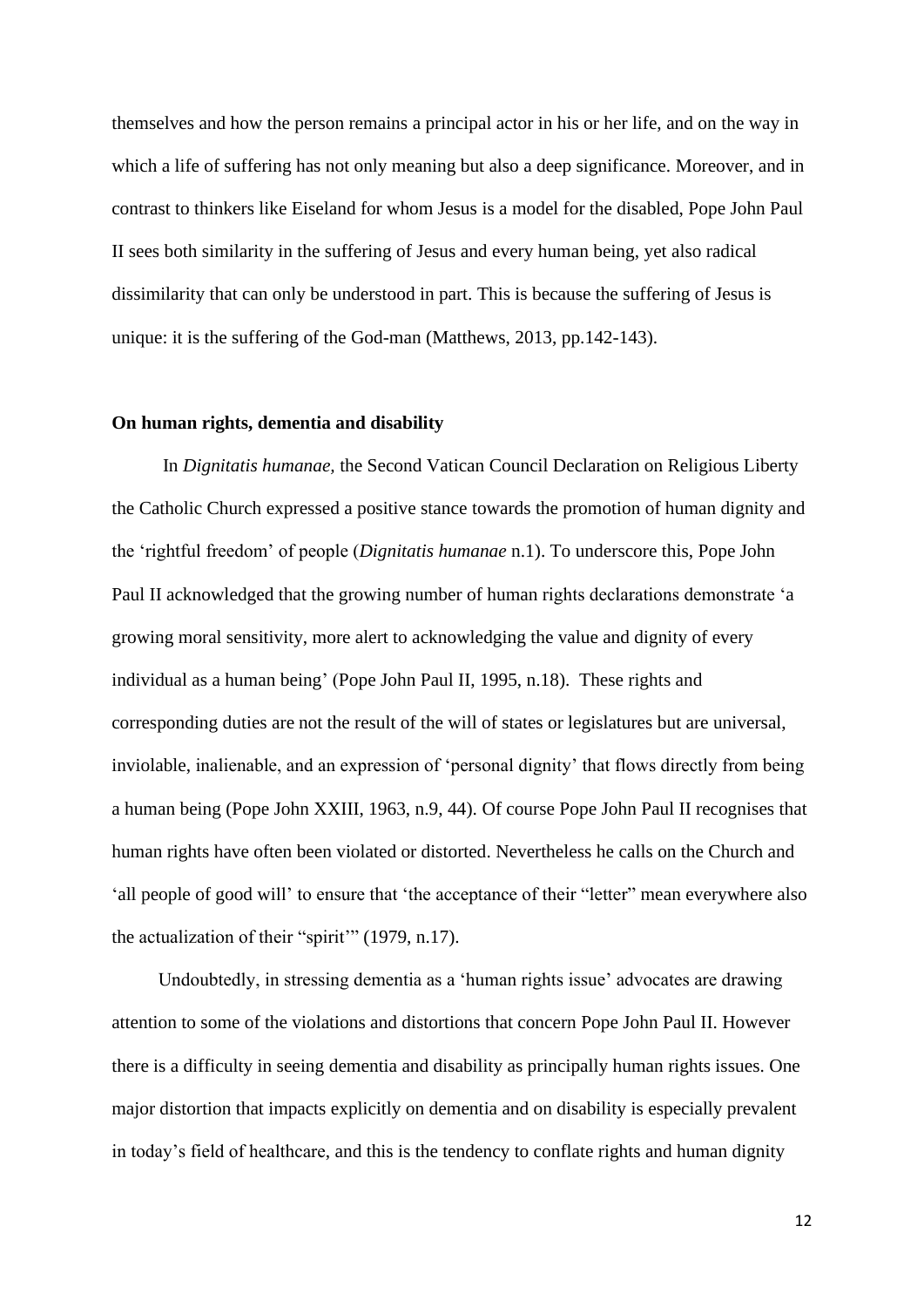with autonomy (see Macklin, 2003). The problem is exacerbated by the tendency to interpret autonomy simply as the freedom to choose where an autonomous decision becomes merely a matter of capacity with no necessary link to either reason or moral thinking. This is not to say that the freedom to make choice is utterly suspect. As Saint Augustine confirms the good of free will is indeed a great good, but the difficulty is that this freedom is a captivated freedom, *liberum arbitrium captivatum,* a freedom of indifferent choice, a freedom of pure autonomy, 'freedom which makes men think they are free when they have no masters' (Augustine, *Free Choice of the Will,* 1.15, 32*)*. This freedom is a lesser good than the good of graced free will. Free choice freed *liberum arbitrium liberatum* is the freedom to make the right choice and it is freedom enabled by the gift of God's grace (Augustine, *Grace and Free Will,* 31). Pope John Paul II similarly explains that while freedom and autonomy are significant, human beings do not have unlimited autonomy and a correct interpretation of autonomy is not so much total self-rule as harmonising freedom with the will of God through grace (Pope John Paul II, 1982, pp.27, 84). In terms of autonomy as empowerment, human dignity and freedom are not derivatives of power. Rather the dignity of being human, of relationality, by analogy with the relations in the Trinity, and of self-gift, following the model of Christ are truly part of human nature.

 The conflation of dignity and the ability to exercise free choice raises two problems in particular: firstly it feeds into demands to make autonomy an absolute principle in healthcare, thus reducing the work of healthcare professionals to merely the delivering of choice. Certainly choice is highly significant in people's lives, as demonstrated by the 7 Statements of the *National Dementia Declaration.* However, the issue of enabling choice becomes much more complex especially when the stakes are high, as evidenced by the debates surrounding legislation that seeks to make death a healthcare choice through assisted dying. Secondly, it fosters a hierarchy of disability which favours the autonomous person over the non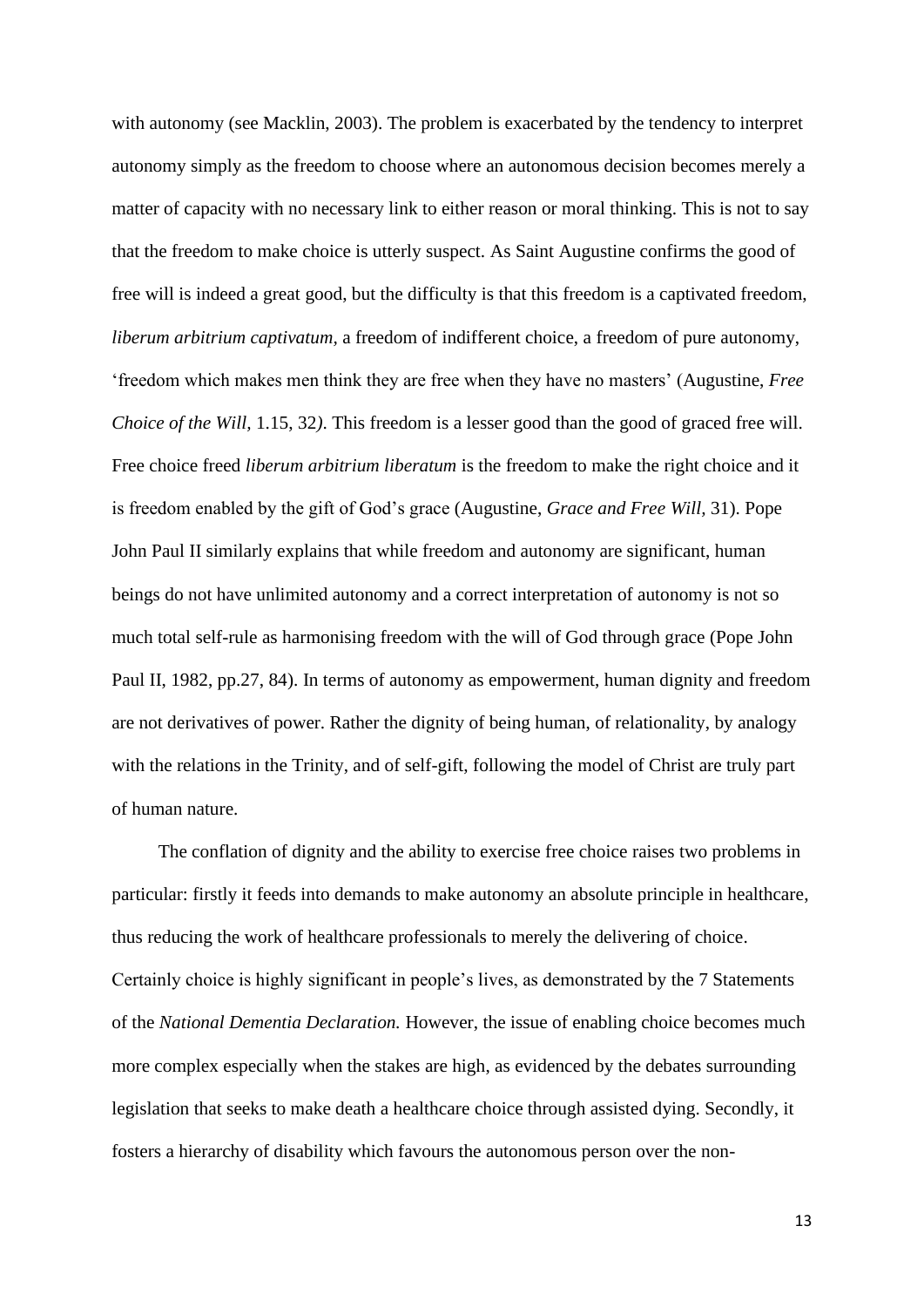autonomous human being where the intellectually disabled person or the person with dementia who no longer has capacity for decision-making inevitably ends up at the lower end of the hierarchy and so risks further marginalisation. Rather than setting individuals against each other as where the autonomies of patients and doctors collide or where there is a hierarchy of disability, Pope John Paul II reminds us that 'God entrusts every human being to each and every other human being' (Pope John Paul II, 1988a, n.30).

### **And on suffering**

In his encyclical letter *Evangelium vitae, The Gospel of Life* Pope John Paul II observes that people find it difficult to face and accept suffering. It is important to note that the Pope does think that suffering should be alleviated where possible and it should always be met with 'companionship, sympathy and support' (Pope John Paul II, 1995, n.67). However he is concerned that people may easily become overwhelmed by their frailties or that a 'misguided pity' or an 'understandable even if misplaced compassion' may lead to eliminating suffering by eliminating the sufferer. Pope John Paul II is especially troubled by a current mentality that has replaced the criterion of personal dignity with the criteria of 'efficiency, functionality and usefulness' or simply the exercise of autonomy (Pope John Paul II, 1995, n.23). Indeed the Pope argues that where people 'are considered not for what they "are", but for what they "have, do and produce"' then this is 'the supremacy of the strong over the weak' (Pope John Paul II, 1995, n.23). This concern seems to be precisely the concern articulated by DEEP in its call to move to a language not of suffering but of living with dementia. However rather than abandoning the language of suffering the Pope suggests that 'a religious outlook' could help to provide 'a positive understanding of the mystery of suffering' (Pope John Paul II, 1995, n.15). This appears to go beyond Bartlett et al's challenge to acknowledge the reality of suffering by including it in the discourse around dementia since the Pope here is stressing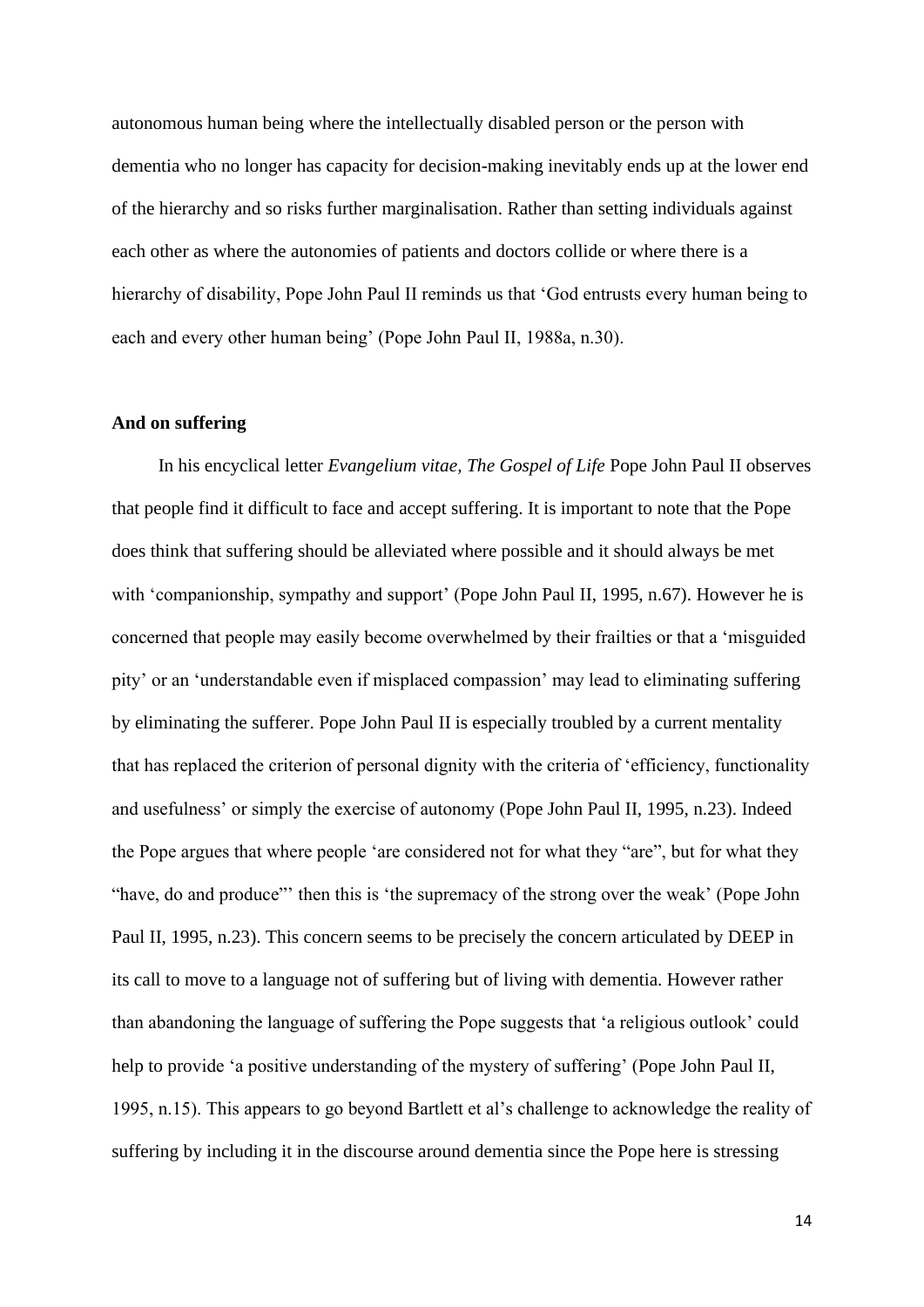suffering as both mystery and as having positive value when seen from a theological perspective. To be sure the Pope does think that suffering is 'an evil' and 'a trial' yet through God's action it can be transformed into a source for good (Pope John Paul II, 1995, n.67). Theology speaks about suffering in terms of witness to the love and mercy of God and to the call to discipleship, to follow Christ (Pope John Paul II, 1992a).

 Theology has long recognised that human suffering is not a subject for easy answers. Moreover suffering challenges faith (Pope John Paul II, 1995, n.31). In order to reflect and pray about the complexity and perplexity of suffering Pope John Paul established the World Day for the Sick, starting in 1992, to be celebrated on 11 February. Central to his concern to promote the personal dignity of every human being, the Pope used these world days to speak not only to carers and healthcare workers but also to people who were sick and suffering, and he specifically designates people who are sick and disabled as 'the main actors' of these world days (Pope John Paul II, 1992b, n.5).

For Pope John Paul II the phrase 'main actors' is highly significant. Although written some 15 years before *Turning Up The Volume,* like the report the Pope is not casting people who are sick and disabled in a 'sick role' that points to vulnerability or calls for pity. Nor is the Pope simply endorsing the kind of person-centred care that tends to equate good care merely with empowering patient autonomy. Instead he explains that people with disabilities, and here we can include people with dementia, are 'main actors' in two principle spheres: first they are, like all other people, 'also sent out as labourers in the vineyard' (Pope John Paul II, 1988b, n.53; 2000, n.7); and second, Christians honour God 'in the human body, both under the captivating aspects of strength, vitality and beauty and under those of fragility and decline' (Pope John Paul II, 1998, n.9). Moreover every person has a part to play in community life.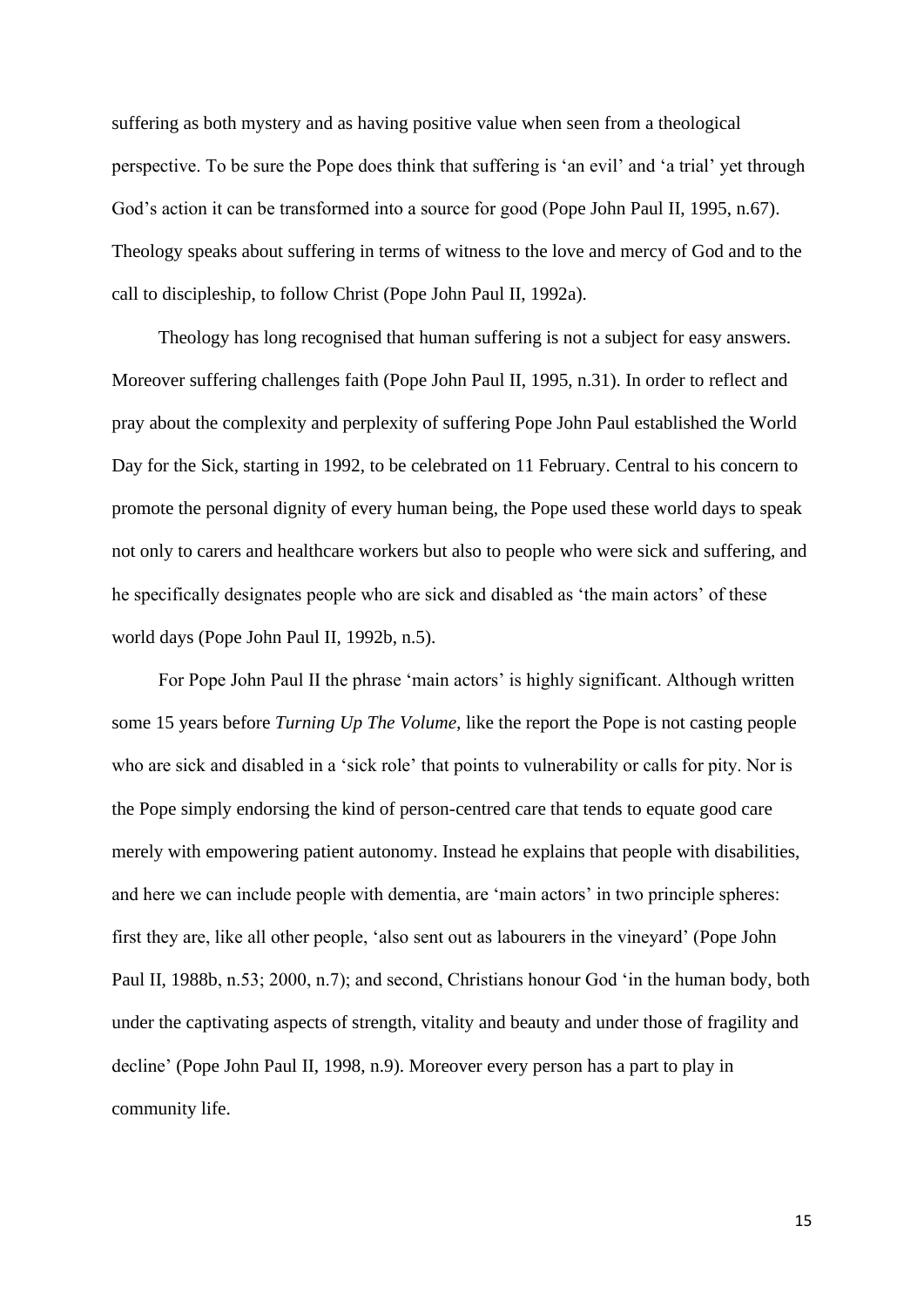One much neglected way of being a 'labourer in the vineyard' is that of being a prophet. A prophet proclaims a truth that others may not see, a truth that in fact saves. Generally, most people live very narrow lives, lives that are centred on cognitive abilities and the exercise of choice and control. This is why people fear disability and dementia in particular: people fear being robbed of their cognitive faculties and therefore being seen as a 'shell' of their former selves. One response to this fear is to focus on 'living well' with dementia in terms of enabling choice and fostering autonomy for as long as possible, though always in the knowledge that the losses cannot be staved off forever. In contrast the prophetic voice of dementia and profound disability asks us to 'live well' not cognitively but 'by the heart'. 'By the heart' is a phrase used by Jean Vanier the founder of the L'Arche communities where people with intellectual disabilities live alongside and supported by others. Certainly Vanier understands living 'by the heart' to encompass vulnerability and interdependence (Vanier, 1998, p.63) and it also includes suffering because all loss entails suffering. For Vanier in living by the heart we recognise that 'we human beings are all fundamentally the same. We all belong to a common, broken humanity' (Vanier, 1998, p.37). For Vanier suffering is not useless, indeed the wound that we all carry by virtue of being human is inherent in the human condition: 'what we have to do is walk with it instead of fleeing from it'. Indeed 'it is only through the pain of the cross that we discover what the resurrection means' (Vanier, 1998, p.140). Similarly, as Pope John Paul II explains 'suffering and illness belong to the condition of man, a fragile, limited creature' (Pope John Paul II, 1997, n.4). However this way of living can be immediately recognised by anyone who lives with dementia and by those who share their lives. By focussing on rights and enabling choice the prophetic role of people with dementia and with disabilities risks becoming lost. By showing people that we can all live life to the full in a creative and rich way, that we all live in a network of supporting relationships where no person is abandoned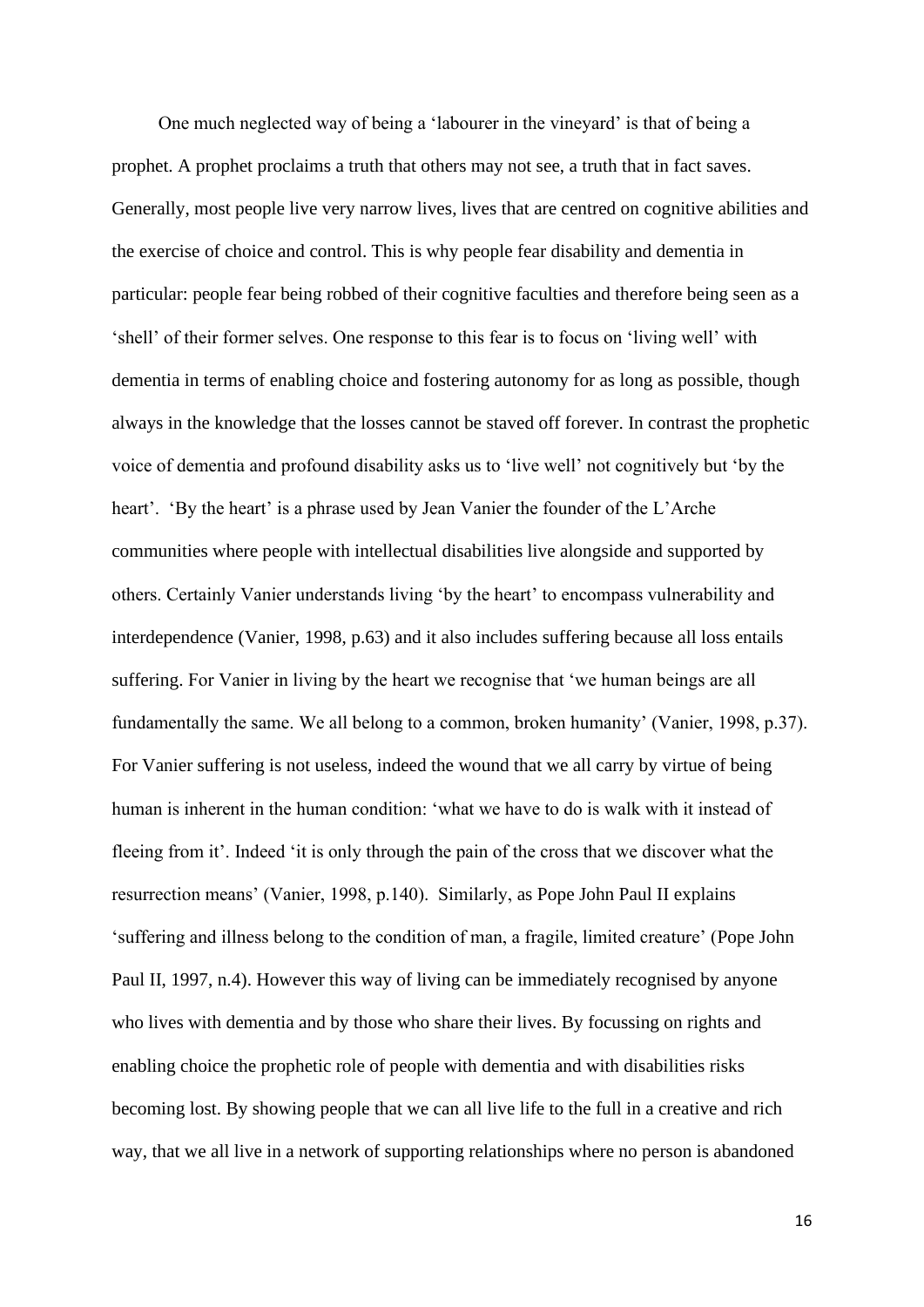or redundant, we can give witness to what gives authentic value to life. As the third century theologian Irenaeus says, 'the glory of God is a human being fully alive' (Irenaeus, Against heresies, Book IV.20.7). This does not mean that it is only the rational cognitive part of human beings that matters. It is the whole human being that matters.

 Another misinterpretation of suffering sees it as purely passive or virtuous. However again the experience of people living with dementia demonstrates that both the person with dementia and those with whom they interact minister to each other: suffering alongside each other provides many opportunities to 'release love' and to show solidarity (Pope John Paul II, 1984, n.30; 2002, n.2). Moreover by living well with suffering the person actively gives witness to the profound dignity and preciousness of human life (Pope John Paul II, 2000, n.12). The solidarity between people who suffer together for each other shows both the gift of self and the refusal to become isolated or alienated from others or from God (Pope John Paul II, 1997, n.5). And not least, by living well with suffering a person can witness greatly to trust in God. After all, since Christ, as God and man, has taken upon himself the sufferings of all humanity, no person is beyond the reach of God (Pope John Paul II, 2002, n.2).

 Theology also offers models of community that do not risk falling into the trap identified by Shakespeare of being 'friendly' but at the same time patronising. Vanier's L'Arche communities are good examples that a way of supportive living, living by the heart, is a real possibility and perhaps this could be a useful model for those seeking to live well with dementia. Implicit in Vanier's approach to community are some of the principles of Catholic social teaching and applying the principles of Catholic social teaching to social interactions can be a source of real hope for everyone (see Pontifical Council for Justice and Peace, 2005). In Catholic social teaching communities are called to take account of the common good that is the complete development of all people where every person is enabled to live fully. Dignity is central to any vision of the human person and suffering in no way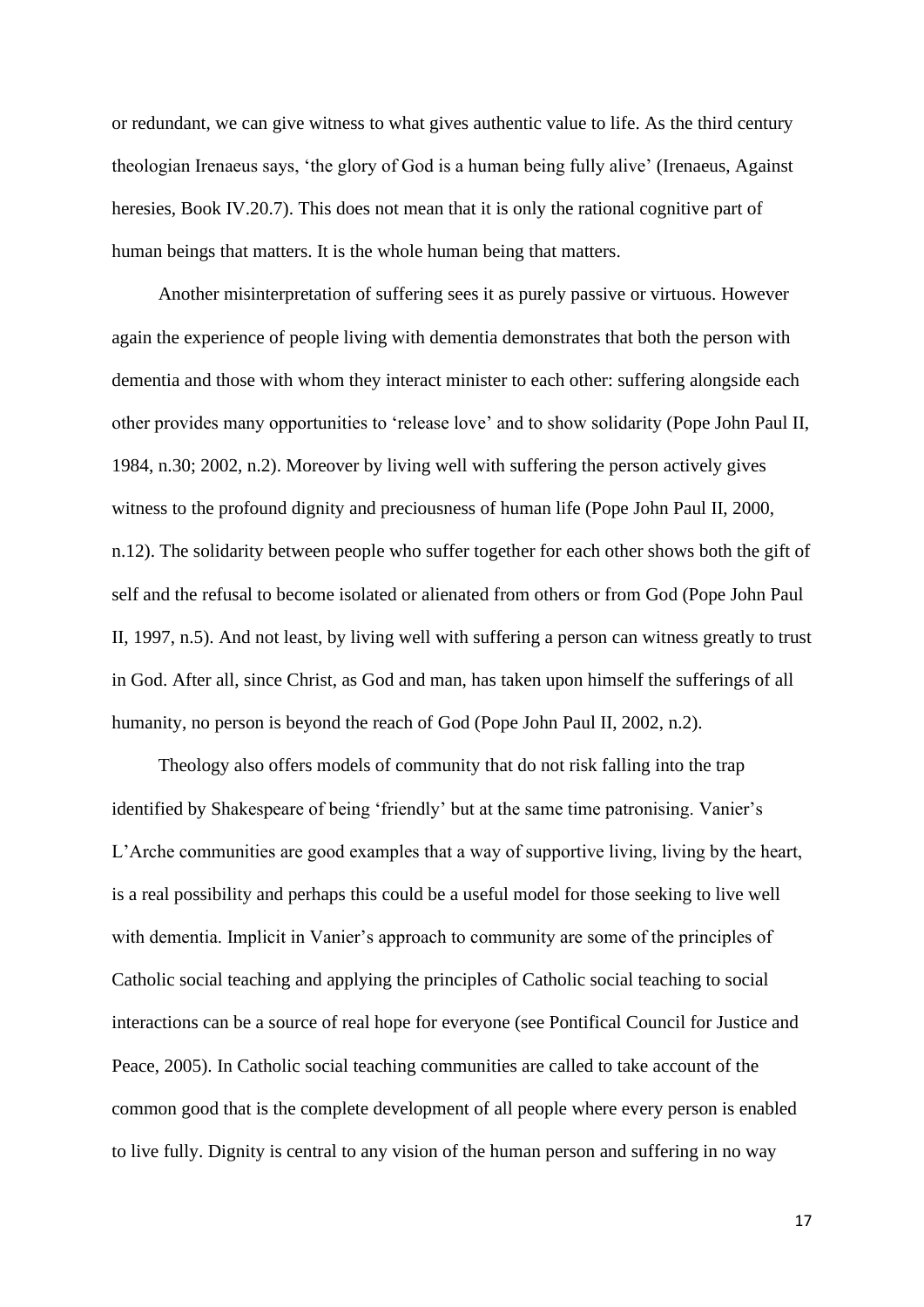entails its loss. There are two aspects to dignity: a natural aspect that every human being has no matter what his or her condition. Theologically this dignity is based on the image of God and it is a dignity that a person can never lose. This understanding of intrinsic dignity is not the same as the narrow view of dignity that comes and goes depending on the person's situation or indeed their ability to exercise their rights. All human beings always have human dignity. And this dignity is raised even higher in theological terms because we are called to be friends with God. This means that we have unconditional respect for all human beings because each is unique and irreplaceable. Made in the image of God reminds us that no one can fully grasp the being of another person. The person, however much we know and love them, remains a mystery for us yet that person is wanted by God for his or her own sake. The option for the poor and the marginalised indicates that we all have to help others to live life to the full. In Catholic social teaching this option is not a kind of looking down on or charity or pity for those less fortunate than ourselves. Instead it is also a recognition that the poor and the marginalised are in fact closer to God precisely because of their own dependence and vulnerability. They know they need help, unlike those who have a narrow cognitive view. Subsidiarity is a significant principle for people with dementia and with disabilities and it plays very much an enabling role. Subsidiarity means allowing the individual to do what he or she can and then the family help and if more help is needed the next layer of society comes to help. This is enabling help not taking over help. Solidarity is a very important concept because it reminds us all that we are brothers and sisters together and all in this world together. Justice reminds us that all human beings have the same needs and same dignity and, as a matter of justice we must act ethically towards all human beings. Acting ethically towards people with dementia is both a matter of rights and human dignity. Finally, care of creation is included because people with the narrow cognitive view are often too busy or too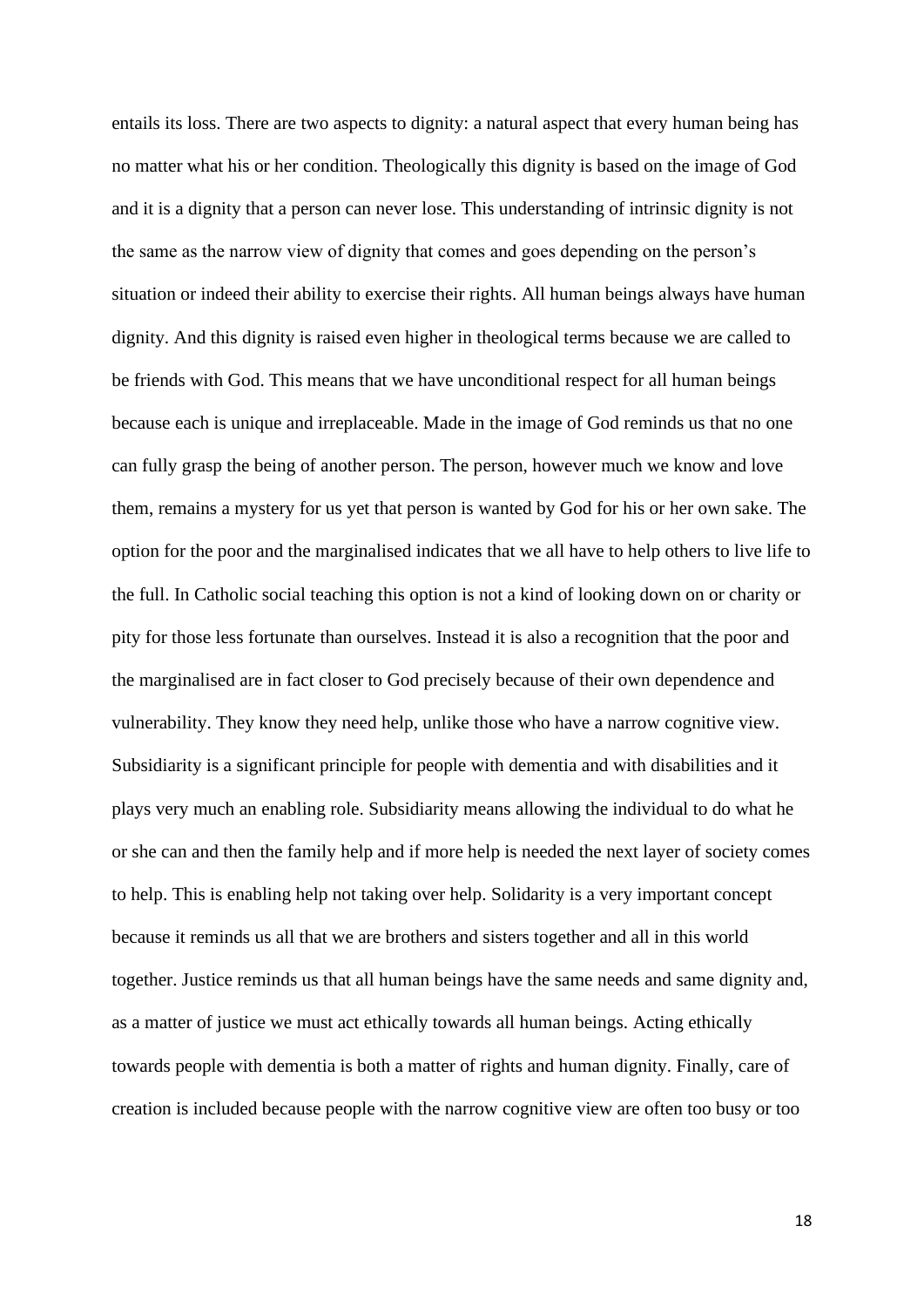wrapped up in themselves to think about creation. Those who live by the heart are more open to the beauty and joy of simply being with creation and with others.

 In addition to principles for just social interaction Pope John Paul II explains that wherever communities are being built up, whether they are family communities or wider social groupings, they should be set on a spirituality of communion. For the Pope this spirituality of communion is profoundly linked to the mystery of the Trinity and the light from the Trinity shining on the faces of 'our brothers and sisters', the people around us, each of whom bears the image of the triune God. In realising this powerful connection between us, there can be no 'us' and 'them'. Indeed this spirituality of communion makes us able to share each other's joys and sufferings, to sense the desires of others and attend to their needs, 'to offer them deep and genuine friendship' and to see the person as 'a gift for me' (Pope John Paul II, 2001, n.43).

#### **Conclusion**

The project to change the conversation on dementia, to emphasise living well, to highlight the significance of human rights and dignity, including the great good of autonomy is surely an important step forward. With a focus on rights, on challenging discriminatory attitudes and on adapting environments the influence of the discourse on disability seems undeniable. Similarly the move away from seeing dementia simply as a medical issue and people with dementia as the problem towards creating enabling communities seems to tap into the social model of disability. Undoubtedly the linking of dementia with disability can be fruitful and the lessons learnt from disability studies can be helpful especially where language is concerned. Nevertheless, theology remains a vital resource to check and enrich a dialogue that can benefit us all. In particular theology can rescue the concept of suffering from those who interpret it solely in terms of victimhood, pity, being a burden, lacking in autonomy,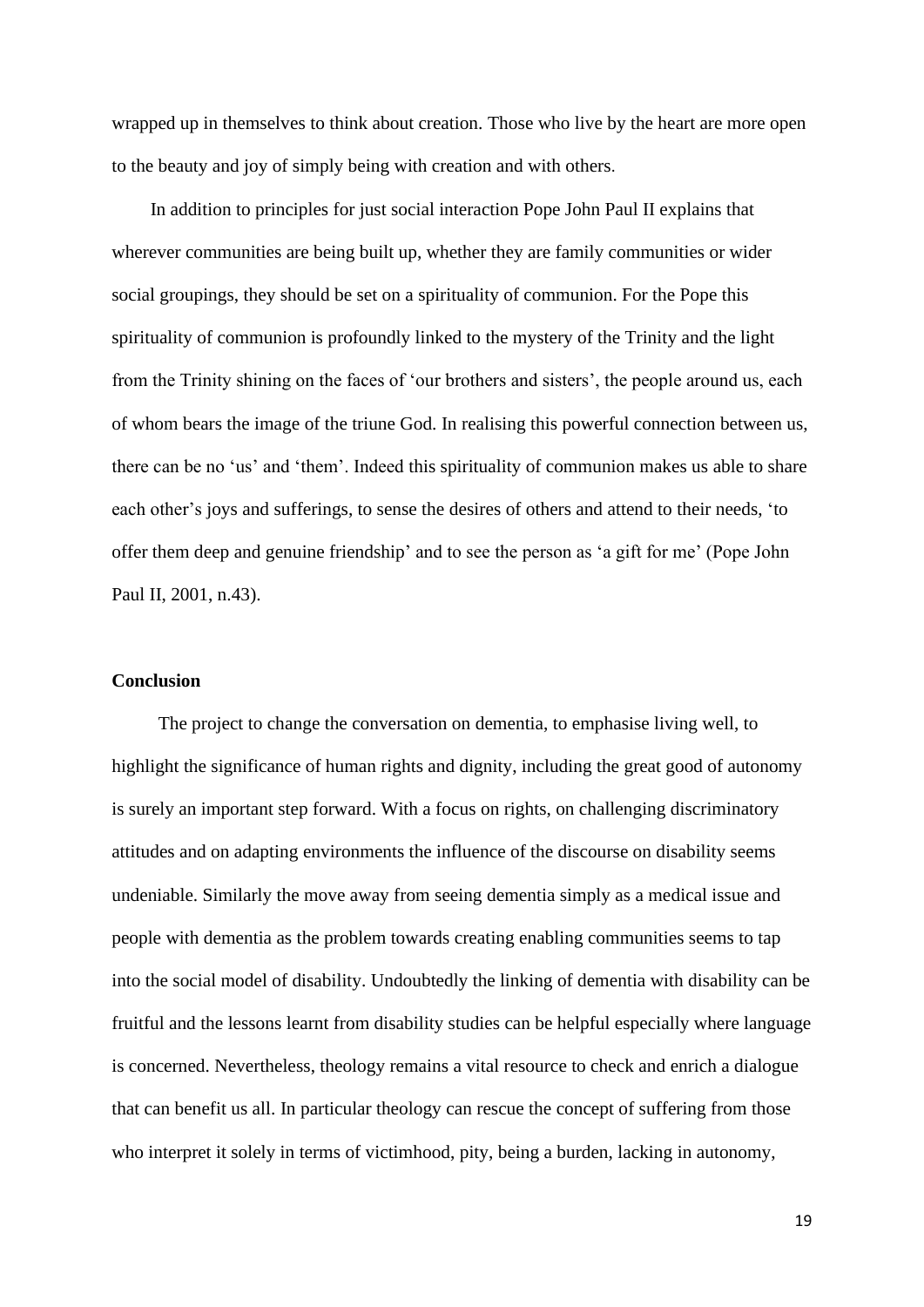passivity and a negative version of dependence. Put in a theological context suffering does not demean the person by somehow making the person less human. Instead suffering is an unavoidable part of the human condition and living well with suffering deepens our being human. This is not about extolling suffering as if it is a virtue or something to be pursued as a good. Rather it is to recognise that suffering is a human reality that calls for a mutual response of love, compassion and solidarity. Such a response does not diminish the person. Rather it builds up people into a diverse community of persons.

## **References**

Alzheimer's Society. nd. *Vision, mission, values.* https://www.alzheimers.org.uk/aboutus/vision-mission-and-values

Alzheimer's Society. nd. *Strategy 2017-222.* [https://www.alzheimers.org.uk/about-us/our](https://www.alzheimers.org.uk/about-us/our-strategy-2017-2022)[strategy-2017-2022](https://www.alzheimers.org.uk/about-us/our-strategy-2017-2022)

Alzheimer's Society. (2017). *Turning Up The Volume: unheard voices of people with dementia.*

https://www.alzheimers.org.uk/sites/default/files/migrate/downloads/turning\_up\_the\_volume \_unheard\_voices\_of\_people\_with\_dementia.pdf

Augustine. 354-430. (1968). Free Choice of the Will. *The Teacher; The Free Choice of the Will; Grace and Free Will (The Fathers of the Church)* Vol.59 trans. R. Russell, 72-242. Washington: Catholic University of America Press.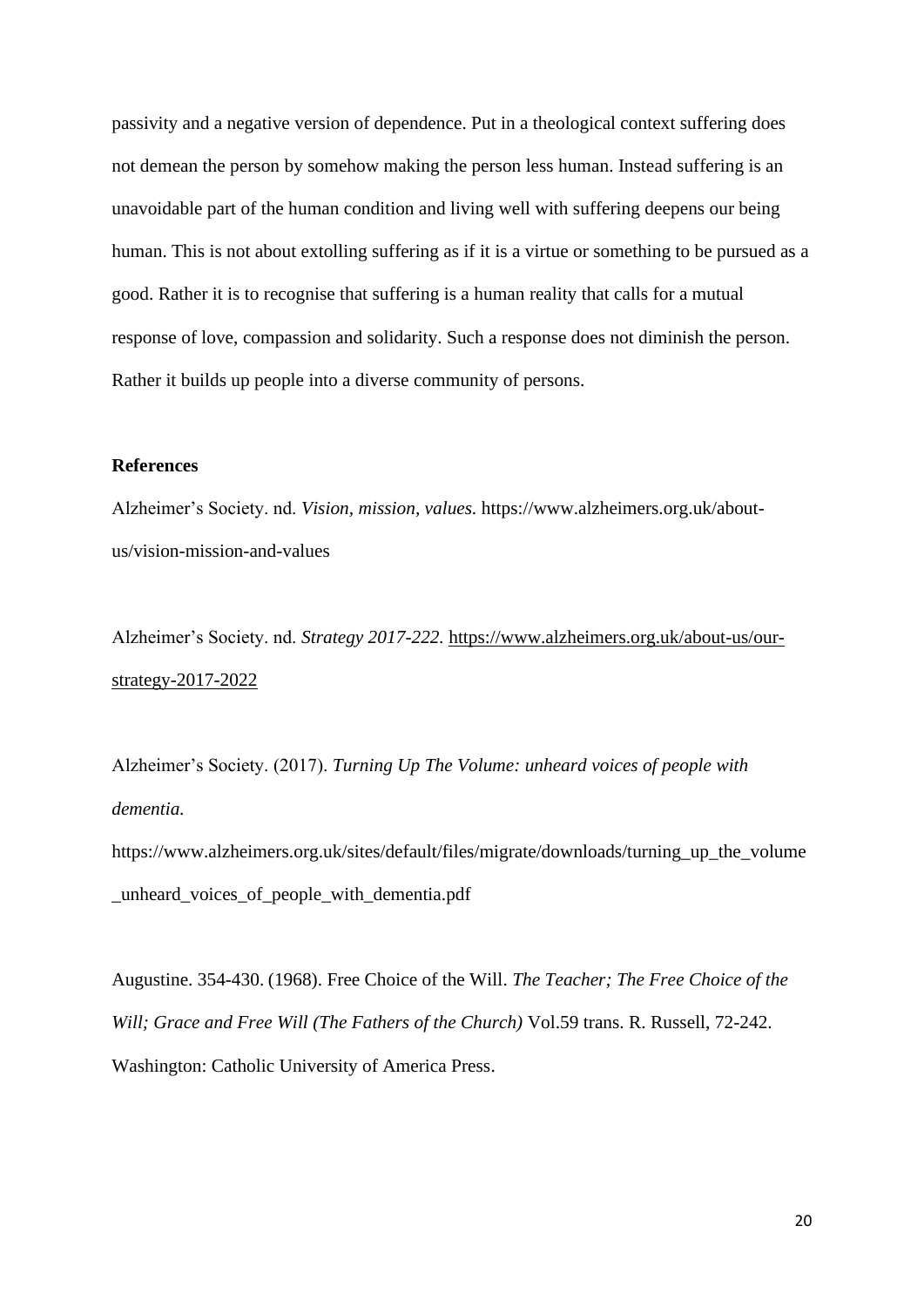Bartlett, R., Windemuth-Wolfson, L., Oliver, K., Dening, T. (2017). Suffering with dementia: the other side of "living well". *International Psychogeriatrics* 29:2 pp.177-179

Bennett, J. nd. http://dementiawithoutwalls.org.uk/voices/there-is-no-such-word-as-sufferingwith-dementia-we-are-living-with-it-jo-bennett/

Betcher, S. (2010). Becoming Flesh of My Flesh: Feminist and Disability Theologies on the Edge of Posthumanist Discourse. *Journal of Feminist Studies in Religion* 26/2 pp.107-139.

Dementia Engagement and Empowerment programme, DEEP. (2015a). *Report.* <https://www.jrf.org.uk/report/developing-national-user-movement-people-dementia>

Dementia Engagement and Empowerment Programme, DEEP. (2015b) *Language Guide* <http://dementiavoices.org.uk/wp-content/uploads/2015/03/DEEP-Guide-Language.pdf>

Dementia Action Alliance. (2017). *Review of the Dementia Statements Companion Paper.*  https://www.dementiaaction.org.uk/assets/0003/3965/Companion\_document\_August\_2017\_b randed\_final.pdf

*Dementia without walls.* (2012-2015). https://www.jrf.org.uk/report/dementia-without-walls- %E2%80%93-reflections-people-dementia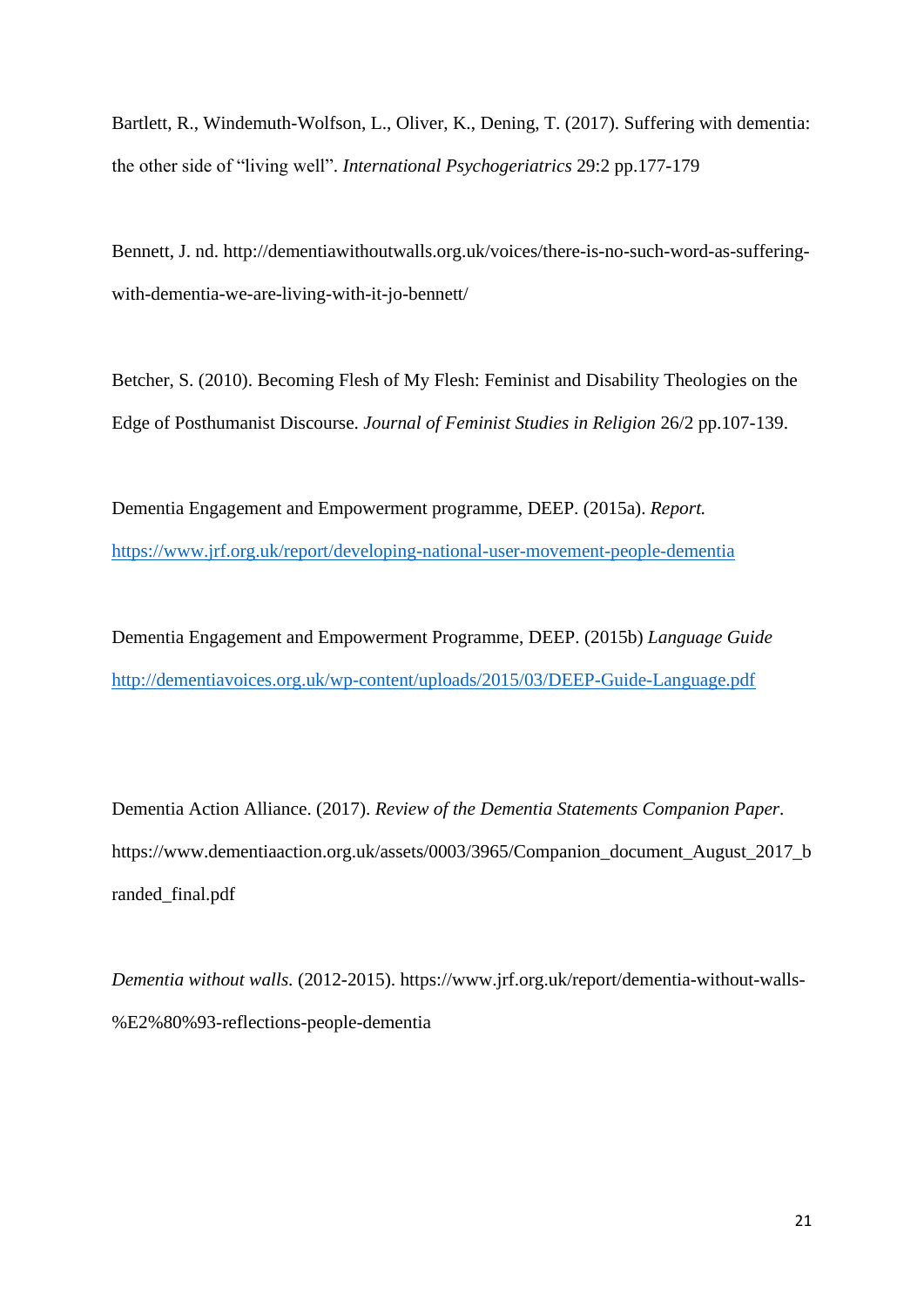Department for Work and Pensions. (2014). *Guidance, Inclusive language: words to use and avoid when writing about disability.* https://www.gov.uk/government/publications/inclusivecommunication/inclusive-language-words-to-use-and-avoid-when-writing-about-disability

Dunne, T. nd. *The Elder Magazine* [https://www.elder.org/the-elder/an-interview-with](https://www.elder.org/the-elder/an-interview-with-tommy-dunne-living-with-dementia-not-suffering-from-it/)[tommy-dunne-living-with-dementia-not-suffering-from-it/\)](https://www.elder.org/the-elder/an-interview-with-tommy-dunne-living-with-dementia-not-suffering-from-it/)

Eiesland, N. (1994). *The Disabled God: Towards a Liberatory Theology of Disability.*  Nashville: Abingdon Press.

Irenaeus. c.135-2000. (1985). Against heresies. *Ante-Nicene Fathers Vol.1.* Ed Roberts and Donaldson. Grand Rapids: Eerdmans.

John XXIII (Pope). (1963). *Pacem in Terris*. http://w2.vatican.va/content/johnxxiii/en/encyclicals/documents/hf\_j-xxiii\_enc\_11041963\_pacem.html

John Paul II (Pope). (1979). *Redemptor hominis.* http://w2.vatican.va/content/john-paulii/en/encyclicals/documents/hf\_jp-ii\_enc\_04031979\_redemptor-hominis.html

John Paul II (Pope). (1982). *Love and Responsibility.* New York: Collins.

John Paul II (Pope). (1984). *Salvifici doloris.* http://w2.vatican.va/content/john-paulii/en/apost\_letters/1984/documents/hf\_jp-ii\_apl\_11021984\_salvifici-doloris.html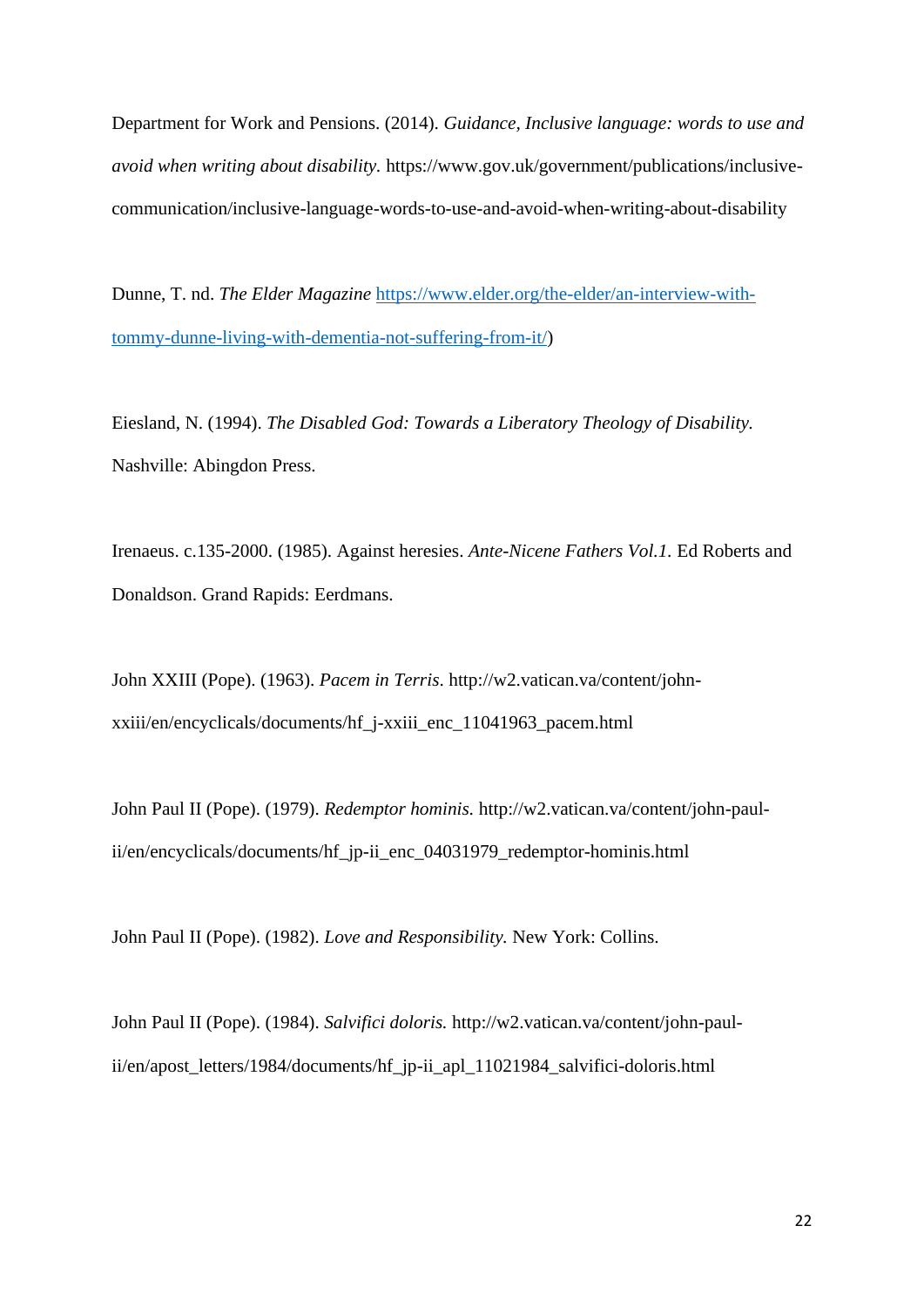John Paul II (Pope). (1988a). *Mulieris Dignitatem.* http://w2.vatican.va/content/john-paulii/en/apost\_letters/1988/documents/hf\_jp-ii\_apl\_19880815\_mulieris-dignitatem.html

John Paul II (Pope). (1988b). *Christifideles Laici* http://w2.vatican.va/content/john-paulii/en/apost\_exhortations/documents/hf\_jp-ii\_exh\_30121988\_christifideles-laici.html

John Paul II (Pope). (1992a). *Letter Instituting the World Day of the Sick* (13 May 1992). https://w2.vatican.va/content/john-paul-ii/it/letters/1992/documents/hf\_jpii\_let\_13051992\_world-day-sick.html

John Paul II (Pope). (1992b). *World Day of the Sick I.* [https://w2.vatican.va/content/john](https://w2.vatican.va/content/john-paul-ii/en/messages/sick/documents/hf_jp-ii_mes_21101992_world-day-of-the-sick-1993.html)[paul-ii/en/messages/sick/documents/hf\\_jp-ii\\_mes\\_21101992\\_world-day-of-the-sick-](https://w2.vatican.va/content/john-paul-ii/en/messages/sick/documents/hf_jp-ii_mes_21101992_world-day-of-the-sick-1993.html)[1993.html](https://w2.vatican.va/content/john-paul-ii/en/messages/sick/documents/hf_jp-ii_mes_21101992_world-day-of-the-sick-1993.html)

John Paul II (Pope). (1995). *Evangelium vitae.* [http://w2.vatican.va/content/john-paul](http://w2.vatican.va/content/john-paul-ii/en/encyclicals/documents/hf_jp-ii_enc_25031995_evangelium-vitae.html)[ii/en/encyclicals/documents/hf\\_jp-ii\\_enc\\_25031995\\_evangelium-vitae.html](http://w2.vatican.va/content/john-paul-ii/en/encyclicals/documents/hf_jp-ii_enc_25031995_evangelium-vitae.html)

John Paul II (Pope). (1997). *World Day of the Sick V.* https://w2.vatican.va/content/john-paulii/en/messages/sick/documents/hf\_jp-ii\_mes\_16101996\_world-day-of-the-sick-1997.html

John Paul II (Pope). (1998). *World Day of the Sick VI.* [https://w2.vatican.va/content/john](https://w2.vatican.va/content/john-paul-ii/en/messages/sick/documents/hf_jp-ii_mes_29061997_world-day-of-the-sick-1998.html)[paul-ii/en/messages/sick/documents/hf\\_jp-ii\\_mes\\_29061997\\_world-day-of-the-sick-](https://w2.vatican.va/content/john-paul-ii/en/messages/sick/documents/hf_jp-ii_mes_29061997_world-day-of-the-sick-1998.html)[1998.html](https://w2.vatican.va/content/john-paul-ii/en/messages/sick/documents/hf_jp-ii_mes_29061997_world-day-of-the-sick-1998.html)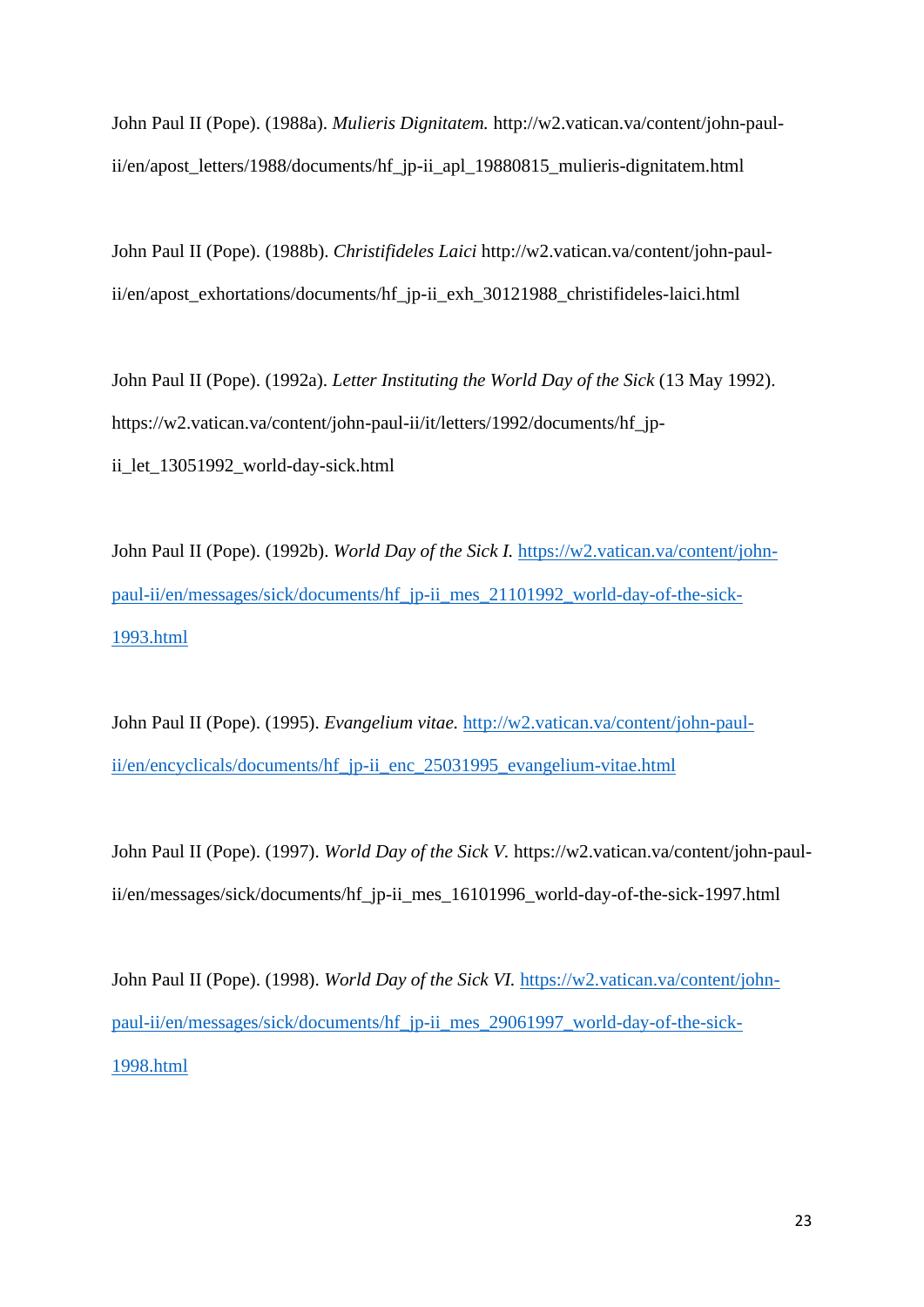John Paul II (Pope). (2000). *World Day of the Sick VIII.* [https://w2.vatican.va/content/john](https://w2.vatican.va/content/john-paul-ii/en/messages/sick/documents/hf_jp-ii_mes_19990806_world-day-of-the-sick-2000.html)[paul-ii/en/messages/sick/documents/hf\\_jp-ii\\_mes\\_19990806\\_world-day-of-the-sick-](https://w2.vatican.va/content/john-paul-ii/en/messages/sick/documents/hf_jp-ii_mes_19990806_world-day-of-the-sick-2000.html)[2000.html](https://w2.vatican.va/content/john-paul-ii/en/messages/sick/documents/hf_jp-ii_mes_19990806_world-day-of-the-sick-2000.html)

John Paul II (Pope). (2001). *Novo Millennio Ineuente.* http://w2.vatican.va/content/john-paulii/en/apost\_letters/2001/documents/hf\_jp-ii\_apl\_20010106\_novo-millennio-ineunte.html

John Paul II (Pope). (2002). *World Day of the Sick X.* [https://w2.vatican.va/content/john-paul](https://w2.vatican.va/content/john-paul-ii/en/messages/sick/documents/hf_jp-ii_mes_20010813_world-day-of-the-sick-2002.html)[ii/en/messages/sick/documents/hf\\_jp-ii\\_mes\\_20010813\\_world-day-of-the-sick-2002.html](https://w2.vatican.va/content/john-paul-ii/en/messages/sick/documents/hf_jp-ii_mes_20010813_world-day-of-the-sick-2002.html)

Kevern, P. (2010). Sharing the mind of Christ: preliminary thoughts on dementia and the Cross. *New Blackfriars* 91/1034 pp.408-422.

Kitwood, T. (1997). *Dementia Reconsidered: The Person Comes First.* Buckingham: Open University Press.

*National Dementia Declaration for England.* (2010). https://dementiapartnerships.com/wpcontent/uploads/sites/2/dementia-declaration.pdf

Macklin, R. (2003). Dignity is a useless concept. *BMJ* 327: 1419.

Matthews, P. (2013). *Pope John Paul II and the Apparently 'Non-acting' Person.*  Leominster: Gracewing.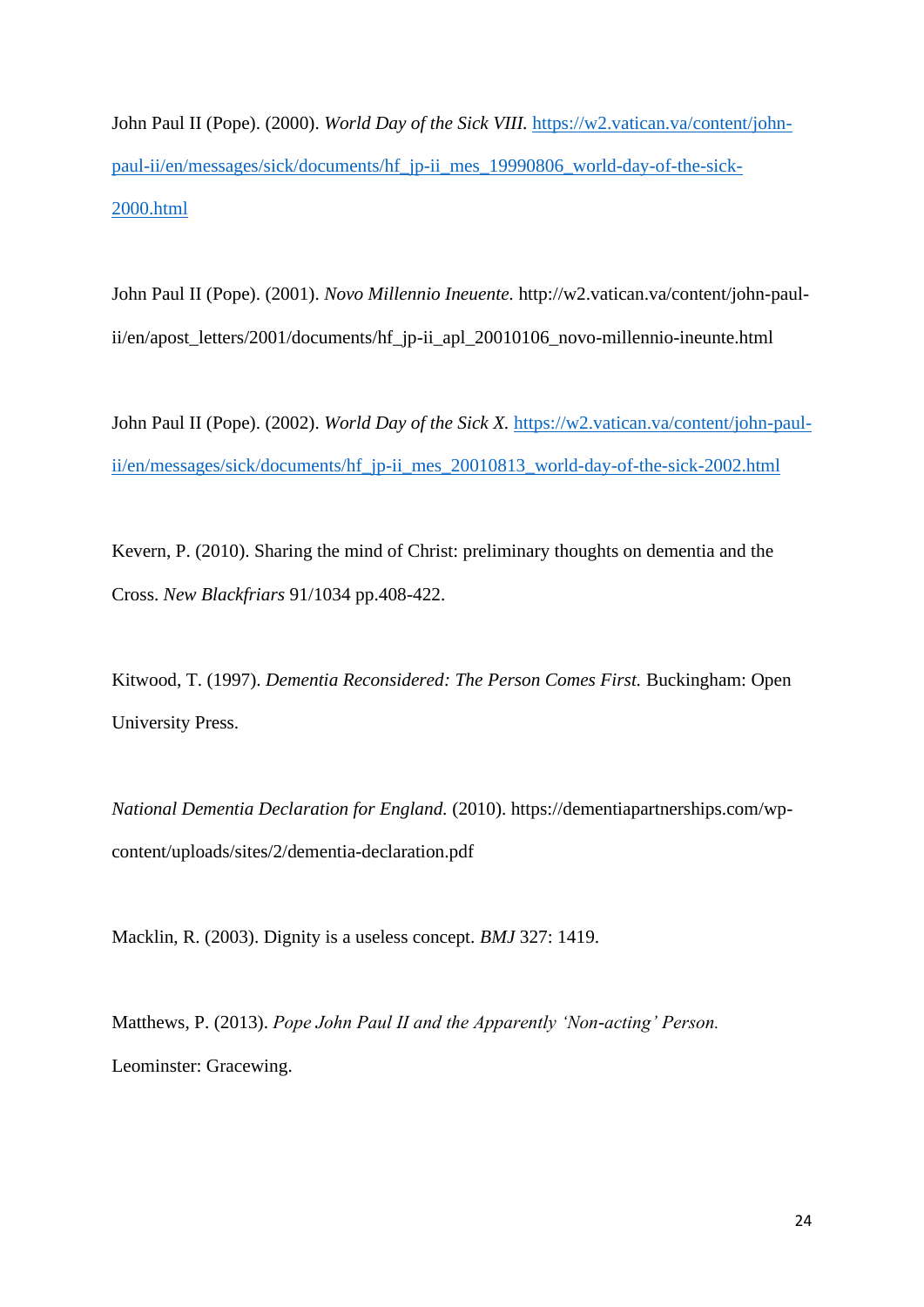Mental health Foundation. (2015). *Dementia, rights, and the social model of disability: a new direction for policy and practice?*

<https://www.mentalhealth.org.uk/sites/default/files/dementia-rights-policy-discussion.pdf>

Office for Disability Issues. (2011). *Equality Act 2010, Guidance.*  [https://assets.publishing.service.gov.uk/government/uploads/system/uploads/attachment\\_data](https://assets.publishing.service.gov.uk/government/uploads/system/uploads/attachment_data) /file/570382/Equality\_Act\_2010-disability\_definition.pdf

Pontifical Council for Justice and Peace. (2005). *Compendium of the Social Doctrine of the Church.* Washington: USCCB Publishing.

Rohra, H. (2016). *Dementia Activist: Fighting for Our Rights.* London: Jessica Kingsley.

Second Vatican Council. (1965). *Dignitatis humanae.* 

http://www.vatican.va/archive/hist\_councils/ii\_vatican\_council/documents/vat-

ii decl 19651207 dignitatis-humanae en.html

Shakespeare, T., Zeiling, H., Mittler, P. (2017). Rights in mind: Thinking differently about dementia and disability. *Dementia*  [https://www.researchgate.net/publication/315826543\\_Rights\\_in\\_mind\\_Thinking\\_differentl](https://www.researchgate.net/publication/315826543_Rights_in_mind_Thinking_differently_about_dementia_and_disability) [y\\_about\\_dementia\\_and\\_disability](https://www.researchgate.net/publication/315826543_Rights_in_mind_Thinking_differently_about_dementia_and_disability)

Swinton, J. (2012). *Dementia: Living in the Memories of God.* London: SCM Press.